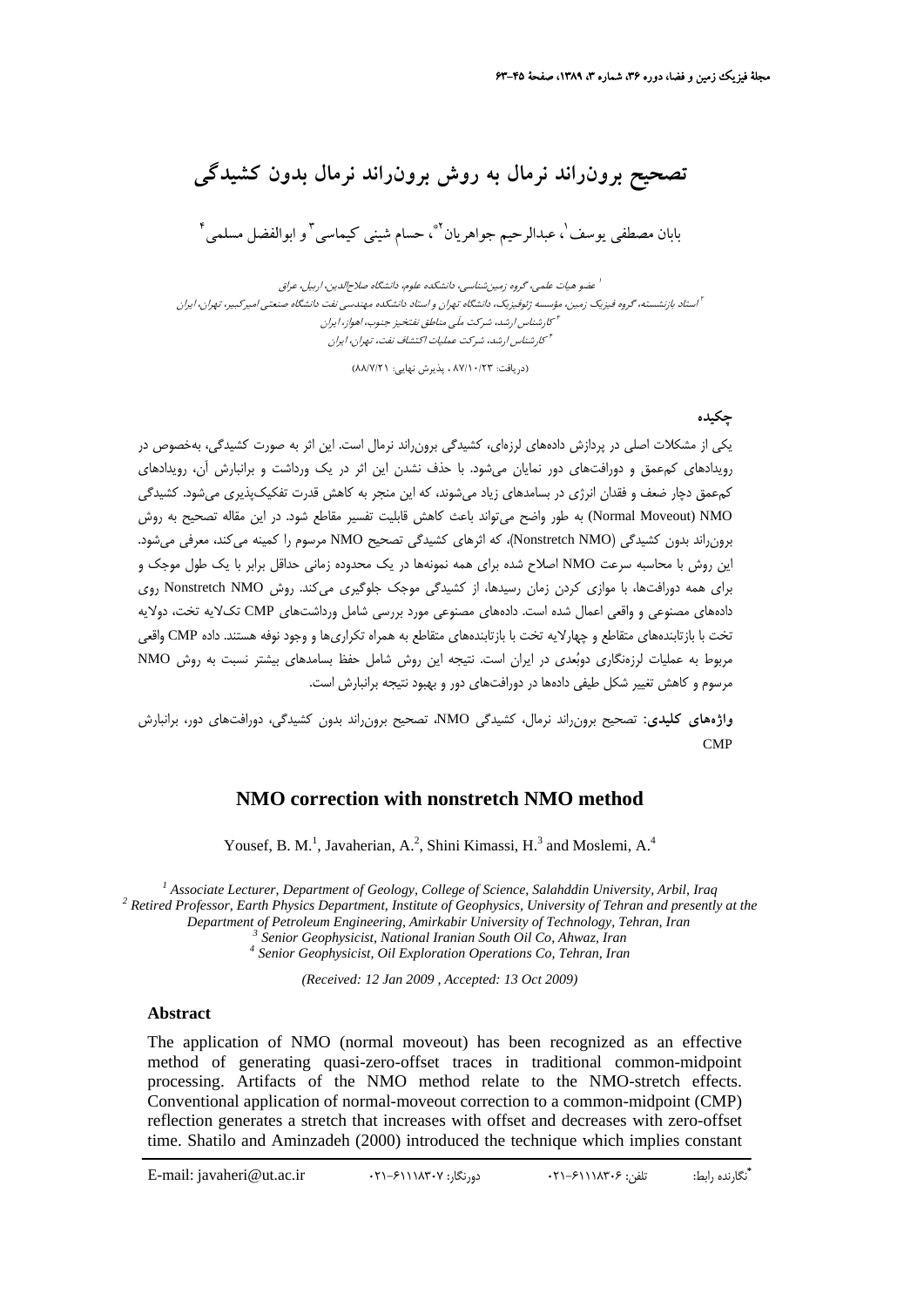normal moveout (CNMO) for a finite time interval of a seismic trace. Perroud and Tygel (2004) introduced the implementation, called nonstretch NMO, automatically, which avoids the undesirable stretch effects that are present in the conventional NMO. They applied their new method (Nonstretch NMO) to shallow seismic data including high resolution (HR) seismic data and ground-penetrating radar (GPR) measurements.

In this paper, nonstretch NMO (Perroud and Tygel, 2004) is applied to seismic reflection data. NMO correction is usually considered in a hyperbolic equation where  $t(x)$ , is travel time, related to the x, offset between the source and the receiver,  $t_0$ , two-way zero offset travel time, and  $V_{mno}$ , is NMO velocity which estimates the rootmean-square (RMS) velocity in a case of horizontal stratified earth. Hyperbolic equation represents a hyperbola whose asymptote passes through the origin and has slope equal to  $V_{nmo}^{-1}$ . Ideally, the entire pulse width must be shifted to the horizontal line  $t = t_0$  without any distortion. Traditional NMO correction moves the samples  $t(x) + \tau$  in the vicinity of traveltime onto  $t_0 + \tau$  and with substituting these quantities in hyperbolic equation, then by comparing these equations the stretch ratio  $\tau / \tau = t(h) / t$  can be extracted. For avoiding stretching we try to parallel the hyperbolae traveltimes. The traveltimes in conventional NMO converge to each other whereas in nonstretch NMO the traveltimes are almost parallel to each other. It can be if  $\tau = \tau$ , in this case, we obtain the adjusted velocity ( $V(\tau)$ ) relation. It can be seen from the adjusted velocity relation that for the set of recorded events on a given trace, stronger effects on the stacking velocity are observed at shorter zero offset times. Also, we know that  $V(\tau)$  always decreases when the time shift increases. Therefore, even setting NMO velocity constant is not sufficient to avoid stretching, as it is done in the constant-velocity-stack (CVS) approach. In addition, the conventional increase of NMO velocity with time that results from interpolation, the time-velocity distribution is going the wrong way and further increases the stretching effect of the NMO. With adjusted velocity equation the original time-velocity point picked from conventional velocity analysis is replaced by adjusted velocity in the curve segment that was obtained by it. The quantity time shift ( $\tau$ ) is obtained by inversing the bandwidth of the propagating signal. In this method, the time-velocity distribution is dependent on a trace in the  $\tau$  range as for each sample in the  $\tau$  range about the  $t_0$  the modified velocity calculated for all of traces. Because in the  $\tau$  range the velocity decreases with time, the interpolated NMO velocity between events will increase faster, and thus the NMO stretch effect will be increased between events. The problem arises when events cross each other and it can be solved by processing the reflection events one at a time. At first, we obtained the traveltime corresponding to each reflection by the traditional velocity analysis. Then, for each event, we mute all samples above the corresponding hyperbola and below those for the next events and apply the nonstretch NMO. The process completed by summing all the events.

The no stretch NMO technique has been tested on synthetic and real data. The synthetic data include CMP gathers of a flat layer, two layers with crossing reflectors and four flat layers with crossing reflectors which contain multiples and noise. The real CMP data belong to one of the 2-D seismic reflection operations in Iran. The method improves the resolution of CMP stack. Nonstretch NMO correction reduces the stretch effects of conventional NMO. This results in higher spectral frequencies and smaller spectral distortion of shallow far offset reflected events. Following the nonstretch NMO correction, muting may be less when compared with conventional NMO.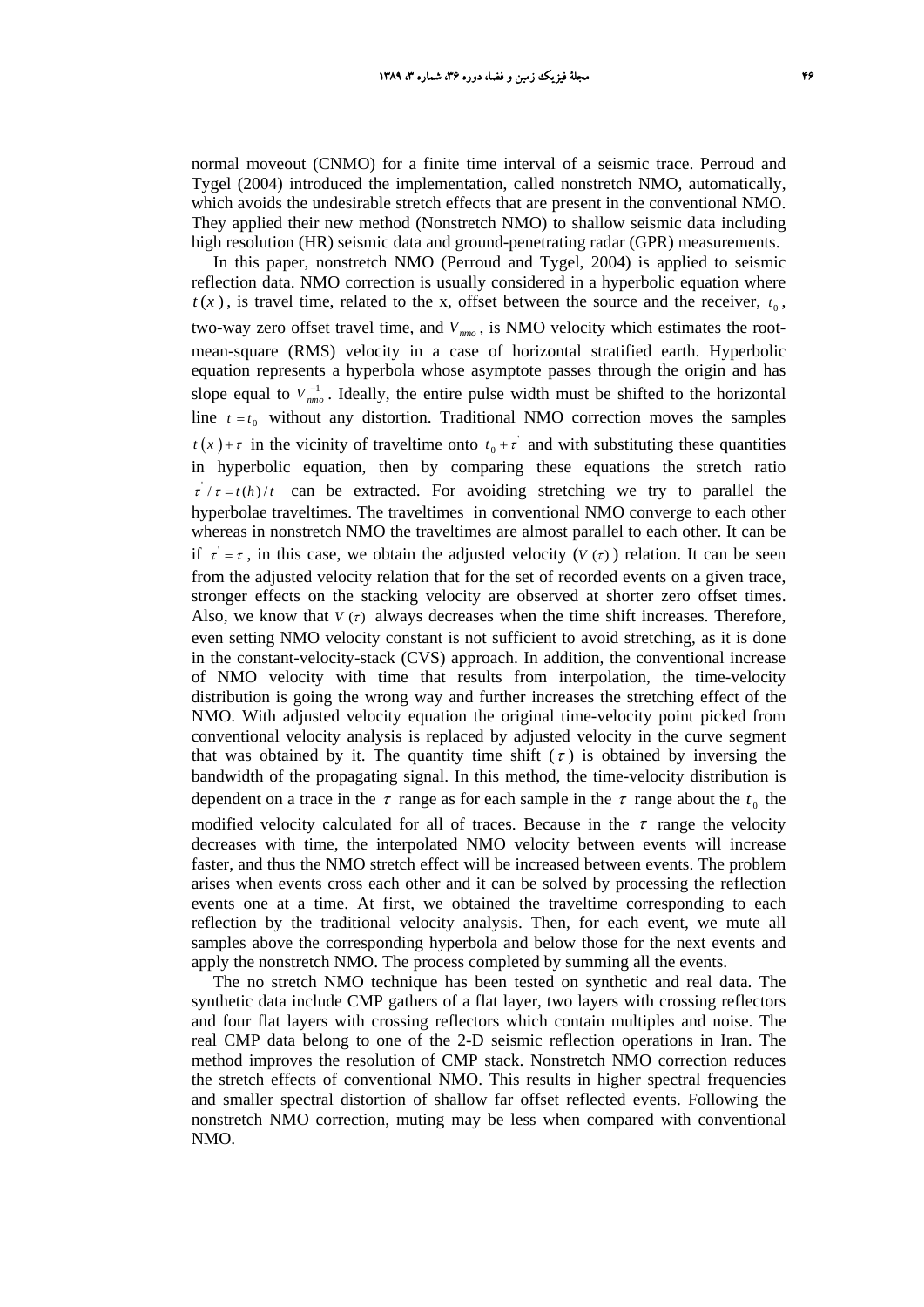## **Key words:** NMO correction, NMO stretch, Nonstretch normal moveout, far offsets, CMP stack

**1 مقدمه**

رويدادهاي بازتابي در عمليات لرزهاي بازتابي به صورت هذلوليهايي ديده ميشود كه به دليل تاخير زمان رسيد ناشي از فاصله بين منبع و گيرنده، رخ ميدهد. يكي از تصحيحاتي كه به منظور حذف تاخير زمان رسيد اعمال است، تصحيح برونراند نرمال است. ديكس (1955) تحليل سرعت و تصحيح NMO را مورد بررسي قرار داد و روابطي بر آن تعريف كرد. تنر و كهلر (1969) بسط زمان سير را مورد بررسي قرار دادند و ضرايب آن را به دست آوردند.

از نتايج غير واقعي و مصنوعي روش NMO، پديده كشيدگي، و بهخصوص در تصحيح رويدادهاي بازتابي متقاطع، ايجاد پيشررويداد (pre-event) و پس رويداد (event-post (است. باخهولتز (1972) آشفتگي و تغيير شكل سيگنال را كه در نتيجه اعمال تصحيح NMO به وجود ميآيد، مطرح كرد و علت اين رويدادها را با تصحيح رويدادهاي بازتابي متقاطع مرتبط كرد. توصيف باخهولتز، توصيفي كيفي بود. اهميت بررسي كشيدگي NMO از اينرو كه باعث كشيده شدن موجك و به موجب آن باعث كاهش قدرت تفكيك و كيفيت دادهها ميشود، ضروري است. دانكين و لوين (1973) حالت سادهتر تپهاي مجزا را در نظر گرفتند و براي كشيدگي NMO توصيفي كيفي مربوط به سيگنالهاي بدون تقاطع، عرضه كردند. تصحيح NMO همچنين بر تحليل دامنه در مقابل دورافت (AVO (تاثير گذارده و ميتواند با پوشش پديدهها باعث پاسخهاي AVO متفاوتي شود و تفكيك پديدهها با مشخصههاي متفاوت AVO را دشوار ميسازد (سووان، ،1988 1997).

يكي از روشهاي رفع اثر كشيدگي NMO، حذف نمونههاي زماني اوليه ردلرزههايي كه دچار كشيدگي

بسياري شدهاند، است (ميلر، 1992). اولين روش غير حذفي براي رفع اثر كشيدگي NMO را راپرت و چان (1975) به نام جمع حركت بلوك عرضه كردند. در اين روش ردلرزهها به بلوكهايي كه با يكديگر همپوشاني دارند، تقسيم ميشوند، بهطوريكه هر بلوك داراي برونراند ثابتي است. بلوكها با وزن خاصي با يكديگر جمع ميشوند تا ورداشت تصحيح شده به دست آيد. كوهن (1989) روشن ساخت كه بسامدهاي لحظهاي و تحليل بسامد زمان، نماي بهتري از كشيدگي NMO را نشان ميدهد. بارنس (1992) چگونگي تغيير شكل طيفي با زمان را مورد بررسي قرار داد و اثر كشيدگي NMO را روي بسامدهاي لحظهاي، طيف توان لحظهاي و طيف دامنه نشان داد. كلائربوت (1992) روش برانبارش NMO را با بازنگري تصحيح NMO و برانبارش به صورت وارونسازي توضيح داد. روش كلائربوت مشكل متقاطع بودن رويدادها را حل ميكرد ولي قادر به رفع مشكل كشيدگي NMO نبود. دبازليير و وياليكس (1994) با معرفي كميت زمان كانوني تصحيح NMO را با يك انتقال زماني ثابت در يك دورافت معين كاهش دادند. بايون و نلان (1997) با اعمال فيلترهاي متغير با زمان روند كاهشي بسامدهاي زياد را برعكس كردند. ليچمان (1999) با معرفي برونراند فاز درحكم رويكردي جالب كه با تعريف مجدد برونراند بهمنزلة تنها عمل فازي، توانست روند كاهشي بسامدهاي زياد را تضعيف كند. شاتيلو و امينزاده (2000) روش CNMO را معرفي كردند. در اين روش تصحيح NMO به صورت تغيرات برونراند ثابت در يك موجك (يا محدوده زماني) صورت ميگيرد. هيكس (2001) رفع كشيدگي NMO در هنگام برانبارش، براساس تبديل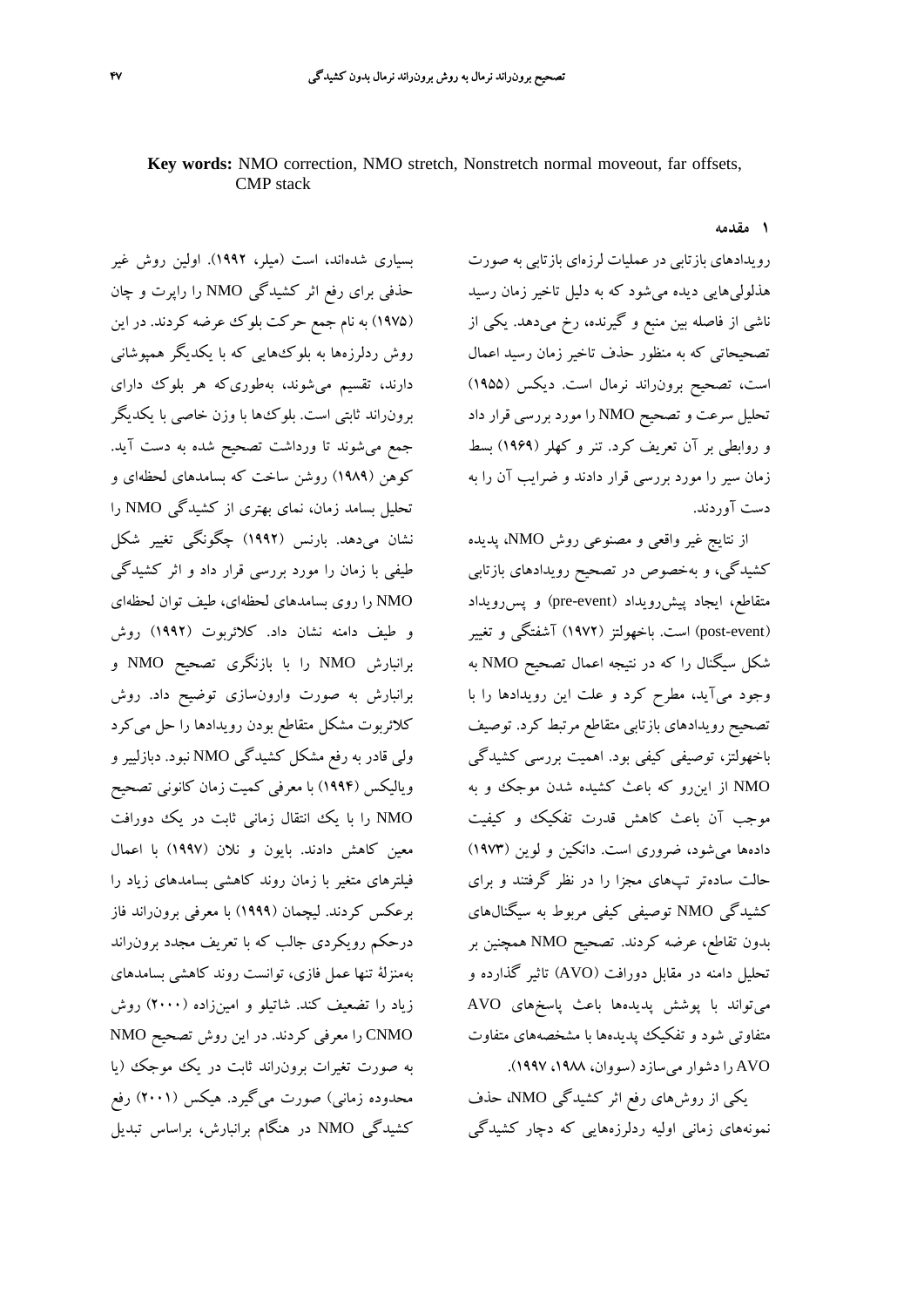*t* بيان كننده زمان <sup>0</sup> تابع نيم دورافت، است. در اينجا ، NMO را معرفي *nmo V* سرعت رسيد دورافت صفر و ميكند كه برآوردي از سرعت RMS براي حالت محيط با لايه تخت است. از نگاه هندسي ميتوان اثبات كرد كه رابطه (1) نشان ميدهد هذلولي داراي مماسي  $2V^{-1}_{\it nmo}$  است كه از مبدا عبور ميكند و شيب آن برابر با است. براي منبع ضربهاي رويدادهاي بازتابي رابطه (1) به صورت باريكه با پهناي ثابت (پهناي منبع ضربهاي) در همسايگي منحني است. تصحيح NMO ايدئال همه باريكه در همسايگي منحني رابطه (1) را به باريكه با = *t t* است، منتقل <sup>0</sup> همان پهنا كه در همسايگي خط به *nmo V* جستجوي *t* مشخص، برآورد <sup>0</sup> ميكند. براي تك كميتي مرتبط است كه همدوسي داده را در يك ورداشت CMP بيشينه ميكند. اين عمل تحليل سرعت NMO ناميده ميشود. بعد از آنكه مقدار قابل قبول به دست آمد، NMO متداول، *nmo V* تصحيح نمونههاي <sup>τ</sup>+( ) *h t* در همسايگي منحني زمان رسيد ′ <sup>τ</sup>+ *t* بر طبق رابطه (2) <sup>0</sup> رابطه (1) را به مقادير مربوطه منتقل مي كند.

$$
(t_0 + \tau')^2 = (t(h) + \tau)^2 - 4h^2/V_{nmo}^2.
$$
 (7)

مقايسه بين رابطههاي (1) و (2)، منجر به رابطه  $\tau'/\tau = t\left( h\right) /t_{0}$  مرتبه اول شناخته شده  $\tau'/\tau = t$  می (دانكين و لوين، 1973)، كه تعريفكننده معيار كشيدگي است. به منظور درك آنكه چرا تصحيح NMO متداول، همانطور كه بر طبق رابطه (2)، صورت ميگيرد، بيانكننده كشيدگي در سيگنال خروجي است، با مشاهده شكل (-1الف) قابل توضيح است. همانطور ثابت، هاي زمان *nmo V* منحني كه ديده ميشود براي  $t_{\,0}+\tau_{\,0}$  و NMO برای زمانهای دورافت صفر،  $t_{\,0}$  و به مماس مشترك يكديگر همگرا هستند. اين به آن معني است كه هذلوليها با يكديگر موازي نيستند. رادن سهميوار (PRT (را معرفي كرد. كاستل (1994)، دبازليير (1988) و سان و همكاران (2002) مرتبههاي بالاتر معادله زمان سير را براي تصحيح NMO مورد بررسي قرار دادند و نتيجه بهتري در دورافتهاي دور به دست آوردند. دانتون و لينز (2002) تحليل AVO بدون كشيدگي را قبل از اِعمال تصحيح NMO به انجام رساندند. پرود و تيگل (2004) روش Nonstretch NMO را عرضه كردند. در اين روش، با محاسبه سرعت NMO اصلاح شده براي همه نمونهها در يك موجك (يا بازه زماني) و براي همه دورافتها، با موازي كردن زمان رسيدها، از كشيدگي موجك جلوگيري ميشود. در اين مقاله روش NMO Nonstretch عرضه شدة پرود و تيگل (2004) مورد بررسي قرار گرفته و بر دادههاي مصنوعي و واقعي لرزهاي بازتابي اعمال شده است.

**2 تصحيح برونراند نرمال** تاثير تصحيح برونراند نرمال بر دادههاي بازتابي هميشه موضوعي مورد توجه بوده است. بهدليل كشيدگي تعداد زيادي از ردلرزههاي تصحيح NMO شده براي دورافت مشخص به بعد حذف ميشوند. به همين منظور بايد حد قابل قبولي از كشيدگي را در نظر گرفت. اين معيار تاثير شگرفي روي محتواي بسامد تصوير برانبارش دارد (ميلر، 1992). درحكم نتيجه ميتوان بيان كرد كه ردلرزههاي با دهنه (aperture) بزرگ نمي توانند براي تحليل سرعت برانبارش مورد استفاده قرار گيرند. اين مطلب بهخصوص براي رويدادهاي كمعمق كه داراي نسبت دورافت به عمق (يا زمان رسيد) بزرگ هستند، مضر است. كشيدگي NMO در رابطه هذلولي برقرار است.

$$
t^2(h) = t_0^2 + 4h^2/V_{nmo}^2\,,\tag{1}
$$

كه بيان كننده آن است كه زمان بازتاب، *t*، درحكم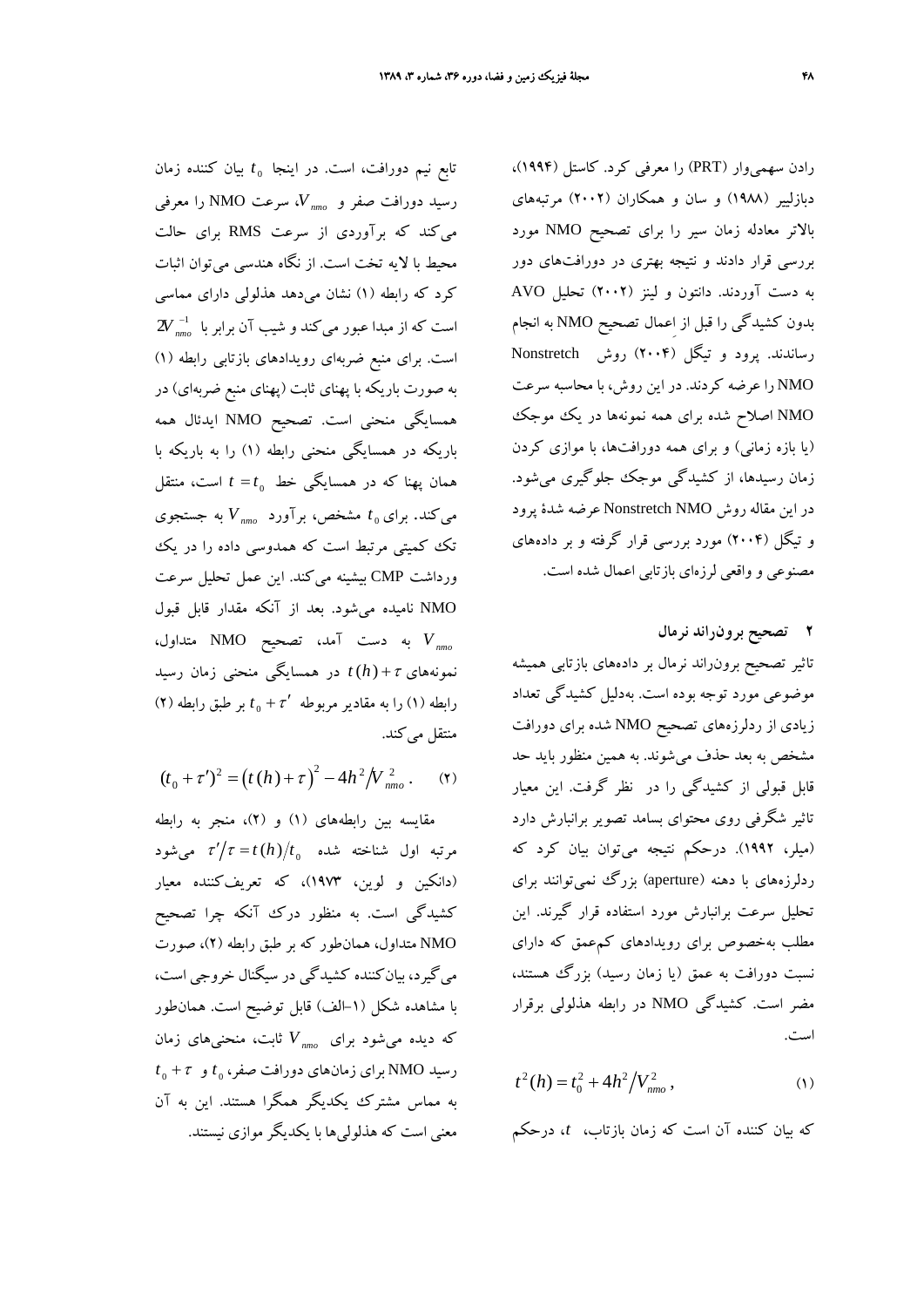بعد از تصحيح برونراند، تپ بازتابي براي

دورافتهاي دور به صورت كشيده شده در ميآيد، زيرا، در يك ردلرزه، نمونههاي زماني كوچكتر دچار

برونراند بزرگتري نسبت به نمونههاي زماني بزرگتر ميشوند. با توجه به اين تحليل، اولين راهكار براي براي جلوگيري از كشيدگي NMO آن است كه با معرفي

عبارتهاي برونراند زمان رسيد متفاوت بهطوريكه تا آنجا كه امكان داشته باشد، موازي بودن بين هذلوليها براي زمانهاي دورافت صفر متفاوت، حفظ شود،

صورت پذيرد. اين روش را كه هذلوليهاي انتقال داده

شده نام دارد دبازليير (1988) پيشنهاد كرد. در فرمولهاي اين روش، كميت بررسي شده زمان كانوني ، است. ديگر روشهاي *nmo V t*، به جاي *<sup>p</sup>* هذلولي

معرفي شده، همچون جمع- حركت- بلوك (BMS؛

sum-move-block) (راپرت و چان، 1975) بدين

صورت است كه با اعمال مجموعهاي از انتقالهاي ثابت در بلوكهاي داده و سپس جمع آنها همراه است. BMS هدف بسياري از تحقيقات است كه اخيراً بروئر (2002) عرضه كرده است. در روش برونراند بدون كشيدگي

انتقال NMO تقريباً ثابت از مرحله NMO ديناميك معمولي به روشي شبيه روش برونراند بلوك صورت ميگيرد.

**3 روش تصحيح NMO Nonstretch**

همانطور كه در قسمت 2 بيان شد، يكي از روشهاي حذف اثر كشيدگي، موازيكردن زمان رسيدها تا جاي ممكن است. اگرچه موازي بودن كامل امكانپذير نيست، با اعمال رابطه NMO مرسوم (1)، ازآنجاكه مماسها همديگر را در مبدا قطع ميكنند. ميتوان اين مشكل را چنين فرمولبندي كرد. تنها كميتي كه تا است، كه به *nmo V* شيب خط اندازهاي آزاد است، مماس بستگي دارد. برونراند بدون كشيدگي بهمنظور موازي كردن محدوده خاص زمان رسيدها (اطراف يك بازتابنده)، سرعتها را چنان محاسبه ميكند تا موازي بودنها رخ دهد. براي توضيح آنكه چگونه اين عمل صورت ميگيرد، با رجوع به شكل-1ب و مشاهده رابطه (٣) مي توان نوشت:

 $(t(h)+\tau)^2 = (t_0+\tau)^2 + 4h^2/V^2(\tau).$  (۳)



**شكل .1** مقايسه بين NMO مرسوم (الف) و NMO بدون كشيدگي (ب). هذلوليهاي مربوط به رويـداد بازتـابي (خطـوط پـر)، بـه همـراه ممـاسهايشـان (خطچينها). در نيم دورافت برابر m 25 خط عمودي جدايش بين هذلوليها را آشكار ميكند. براي NMO متداول، هذلوليها با افزايش دورافـت به يكديگر همگرا هستند، درحاليكه براي NMO بدون كشيدگي جدايش بين هذلوليها ثابت است ( تيگل و پرود، 2004).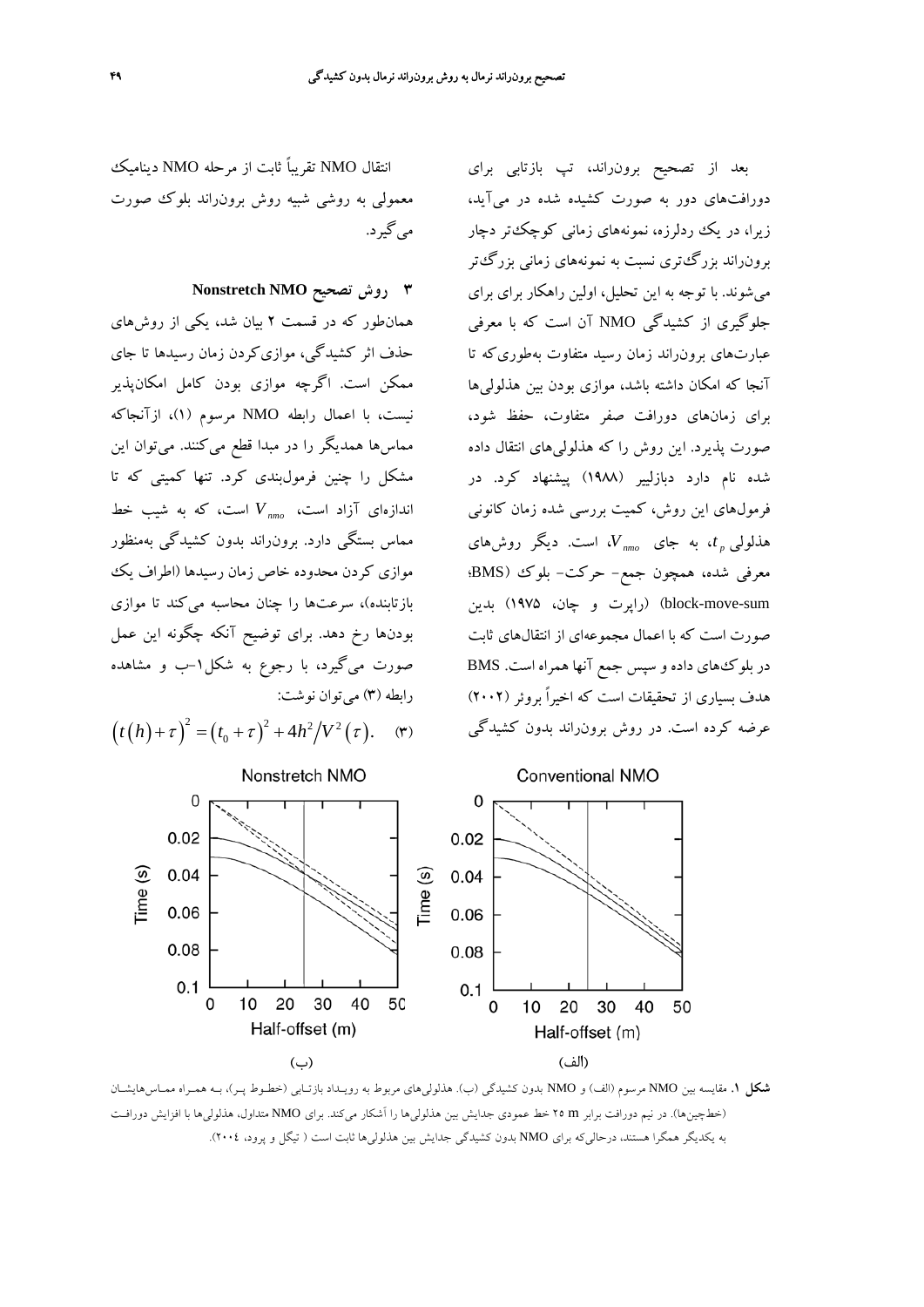که  $\tau$ ، زمان انتقال و  $V\left( \tau\right)$  سرعت تنظيم شده كه كشيدگي را براي نيم دورافت h، حذف ميكند. رابطه (3) همان رابطه (2) است با اين تفاوت كه سرعت تنظيم شده،  $V$  با سرعت NMO ثابت،  $V_{\text{min}}$  جايگزين شده و شرط بدون كشيدگي،  $\tau = \tau'$  اعمال شده است. از رابطه (1) و رابطه (3)، عبارت زيربه دست ميآيد.

$$
V(\tau) = V_{nmo} \left( 1 + \frac{2\tau}{t(h) + t_0} \right)^{-1/2}.
$$
 (5)

كه سرعت تنظيم شده <sup>τ</sup> ( ) *V*، براي رويداد بازتابي كه مشخص شده را در h و زمان *Vnmo* دورافت *t* و <sup>0</sup> با انتقال <sup>τ</sup>، تعيين ميكند. براي بهتر فهميدن معناي فيزيكي رابطه (4)، بهتر است رابطه (4) را به شكل زير دوباره نوشت.

$$
V(\tau) = V_{nmo} \left( 1 + \frac{2}{1 + \sqrt{1 + a^2}} \frac{\tau}{\tau_0} \right)^{-1/2} .
$$
 (2)

$$
a = \frac{2h}{t_0 V_{nmo}}.\tag{9}
$$

*t* و <sup>0</sup> دهنه هندسي، *a* براي يك محيط مشخص با شود. با فرض مدل لايهبنديشده تخت *Vnmo* تعريف مي با سرعت ثابت، دهنه هندسي *a* براي جفت منبع و گيرنده در نيم دورافت h برابر با تانژانت زاويه فرود بر ، است. در اين *nmo t V* 2 <sup>0</sup> بازتابنده مشخص در عمق چنين محيطي، عامل كشيدگي NMO با فرمول  $(h)$   $\frac{1}{2}$  $\mathbf 0$  $\frac{t}{-} = \frac{t(h)}{h} = \sqrt{1+h^2}$ *t h a t* τ τ ، به دهنه هندسي *a*، مرتبط ميشود. رابطه (5) بهطور واضحتري عاملهاي زمان رسيد *t* و دهنه هندسي، *a* را كه در برآورد <sup>0</sup> دورافت صفر

( <sup>τ</sup> (*V* تاثير گذار هستند را نمايش ميدهد. براي يك

رويداد مشخص، بيشترين تاثير روي سرعت برانبارش مربوط به دهنه صفر ( 0 = *a* (است، كه رابطه (5) را به رابطه (7) تبديل ميكند.

$$
V(\tau) = V_{nmo} \left( 1 + \frac{\tau}{t_0} \right)^{-1/2} .
$$
 (v)

رابطه (۷) عبارت  $V$   $\left( t_{0}+\tau \right)$  را که مقداری ثابت و مشخص دارد به انحناي منحنيهاي زمان رسيد در دورافت صفر مرتبط ميكند. به بيان ديگر، اگر دهنه  $V\left( \tau \right) =$ بسیار بزرگ باشد، رابطه (۵) به مقدار  $V\left( \tau \right)$ ميل ميكند، بدين معني كه براي كل طول تپ، سرعت در نظر گرفته شده . براي وضعيتهاي *nmo V* است ثابت بين اين دو حالت، سرعت تنظيم شده، <sup>τ</sup> ( ) *V* مقداري بين اين دو حد را دارد. از رابطه (4) ميتوان فهميد كه براي مجموعهاي از رويدادهاي ثبت شده براي يك ردلرزه مشخص، بيشترين تاثير بر سرعت برانبارش در زمانهاي دورافت كوچكتر مشاهده ميشود.

از آنجاكه  $t_0$  و  $V(\tau)$  مقاديري مثبت هستند، از رابطه (4) ميتوان استنباط كرد كه با افزايش زمان انتقال ، مقدار <sup>τ</sup> ( ) *V* كاهش مييابد. بنابراين تنها با حفظ <sup>τ</sup> سرعت NMO ثابت، نميتوان از كشيدگي جلوگيري كرد، همانطور كه در يك رويداد برانبارش سرعت ثابت (CVS (صورت ميگيرد. علاوهبرآن، افزايش كلاسيك سرعت NMO با زمان كه از درونيابي توزيع سرعت-زمان به دست ميآيد، بهمنزلة روشي محسوب ميشود كه منجر به افزايش بيشتر پديده كشيدگي NMO ميشود.

با توجه به مباحث گفته شده، برونراند بدون كشيدگي بدين گونه صورت ميگيرد كه پس از تحليل براي هر *nmo V t* و <sup>0</sup> سرعت مرسوم كه كميتهاي رويداد بازتابي، تعيين ميشود، توزيع سرعت ويژهاي براي هر ردلرزه محاسبه ميشود. براي هر رويداد، نقطه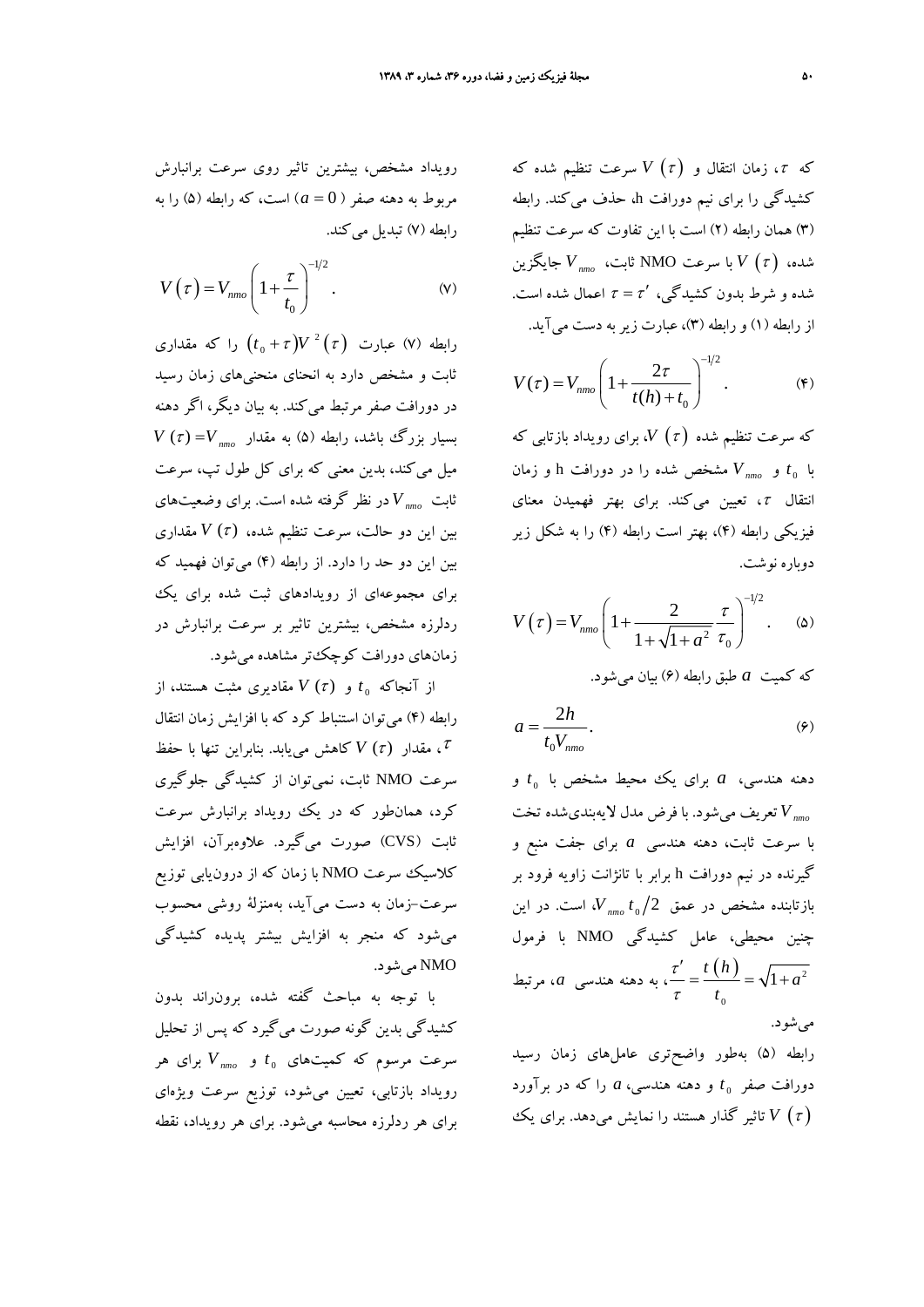انتخاب شده سرعت-زمان از تحليل سرعت، با بخشي از يك منحني حاصل از رابطه (4)، جايگزين ميشود (شكل -2الف). تنها كميتي كه مقدار آن لازم است، محدوده براي كميت  $\tau$  است. يك برآورد مناسب براي از عكس پهناي باند سيگنال منتشر شده بهدست  $\tau$ ميآيد. بهاينترتيب، كل عمل به طور خودكار صورت ميگيرد. آنچه را كه به طور آشكار ميتوان فهميد آن است كه توزيع سرعت-زمان كه به ردلرزه وابسته ميباشد، تنها براي اعمال تصحيح NMO بدون كشيدگي بكار گرفته ميشود و پس از آن ديگر كاربردي نخواهد داشت. از آنجاكه اعمال NMO بدون  $\tau$  كشيدگى، به كاهش سرعت با زمان در محدوده منجر ميشود كه سرعت NMO با درونيابي بين رويدادها، بسيار سريعتر رشد ميكند و منجر به كشيدگي NMO بيشتري در بين رويدادهاي بازتابي ميشود. با فراموش نكردن انتخاب همه رويدادهاي بازتابي، كشيدگي در بين رويدادها، فقط به نوفه مرتبط مي شو د.

ابزارهاي پردازشي NMO متداول، حد بالاي مورد قبول براي كشيدگي را در بر دارند، معيار حذف كشيدگي، بهطوريكه همه نمونههاي زماني كه دچار

كشيدگي بيشتر از اين حد شوند را حذف ميكنند. حذف اينگونه، برگشت تصحيح NMO را ناممكن ميسازد. درحاليكه در روش تصحيح NMO بدون كشيدگي امكان عمل معكوس تصحيح NMO وجود دارد، بنابراين اين روش از اين لحاظ كه هر وقت بخواهيم ميتوانيم آنرا اعمال كنيم و سپس آن را به حالت اوليه بازگردانيم مفيد است.

مشكل در تصحيح NMO هنگامي روي ميدهد كه رويدادهاي بازتابي همديگر را قطع كرده باشند. براي غلبه بر اين مشكل، تصحيح NMO رويدادهاي بازتابي، يكبهيك صورت ميگيرد. براي اين كار، ابتدا هذلولي مربوط به هر رويداد از توزيع سرعت-زمان به دست آمده روبش سرعت NMO، ساخته ميشود. سپس براي هر رويداد همه نمونههاي زماني بالاي رويداد مربوط و نمونههاي زماني پايين رويداد مربوط، اما از رويداد بعد از آن، حذف ميشود و سپس تصحيح NMO بدون كشيدگي اعمال ميشود. ازآنجاكه هر رويداد به طور جداگانهاي تصحيح NMO ميشود نيازي به درونيابي بين رويدادها براي محاسبه توزيع سرعت اصلاح شده نيست. به طرز سادهاي، براي همه زمانها در ردلرزهها برون يابي مي شود (شكل ٢–ب). درحكم يك نتيجه



**شكل .2** ساخت توزيع سرعت براي رويدادهاي: (الف) نامتقاطع و (ب) متقاطع. خطپر مشكي نشاندهنده توزيع سرعت اصلاح شده اسـت كـه جـايگزين توزيع سرعت مرسوم مربوط نشان داده شده با خطچين، است. خطوط منحني خطچين آبي توابـع سـرعت حاصـل از رابطـه (4) بـراي تـكتـك رويدادهاي انتخاب شده براي دورافت h برابر با m .2500 توزيع سرعت اصلاح شده براي محدوده زماني كه به طول تپ مربوط است (دو خـط افقي)، بهكار برده ميشود (يوسف، 1387).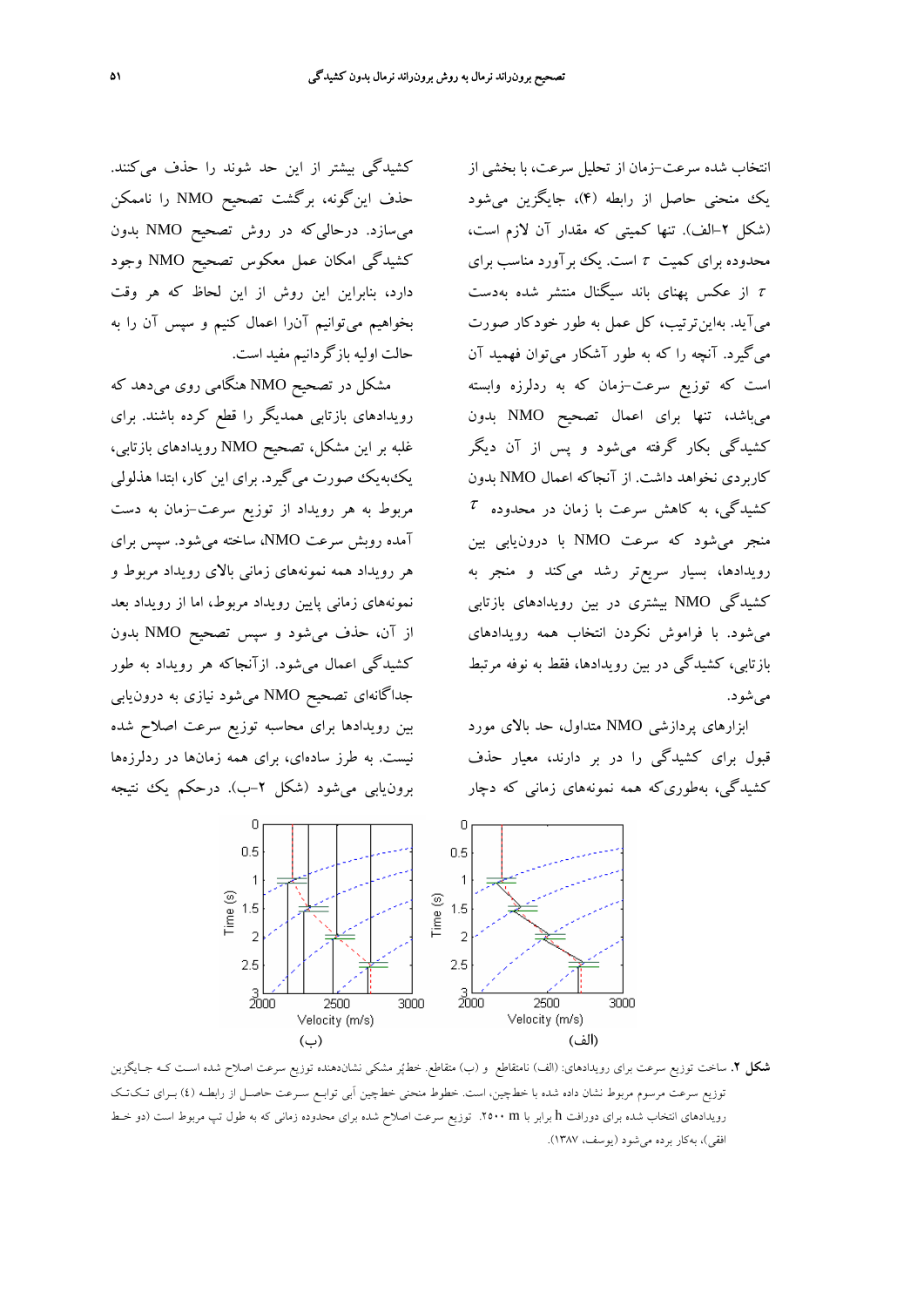ميتوان گفت كه اين حالت، كشيدگي ناشي از NMO بين رويدادها را محدود ميكند. با توجه به شكل 2 ميتوان فهميد كه سرعت NMO در بالاي رويداد بزرگتر از سرعت در پايين رويداد است. نتيجه ديگري كه ميتوان بيان كرد آن است كه هيچ همخواني بين سرعتهاي NMO بدون كشيدگي و سرعت برانبارش براي آن رويداد بهجز براي زمان *1<sub>0</sub> وجود ندارد. اين* روش يك راه حل طبيعي براي حل مشكل حالت رويدادهاي بازتابي (حتي اگر قسمتي از رويداد حذف شده باشد) است. اين روش با جمع همه رويدادهاي بهطور انفرادي تصحيح NMO بدون كشيدگي شده، كامل ميشود. نكتهاي كه ميتوان بيان كرد آن است كه ازآنجاكه هيچ رويدادي تحت تاثير حذف كشيدگي NMO قرار نگرفته است، معكوس روش NMO امكانپذيراست.

**4 اعمال تصحيح NMO Nonstretch بر دادههاي مصنوعي**

شكل ٣-الف يك ورداشت CMP كه شامل يك  $t_0 = 1s$  رويداد بازتابي با سرعت ٢٠٠٠ m/s در زمان د نشان ميدهد. در اين ورداشت از موجك ريكر با بسامد غالب Hz 30 استفاده شده و از تغيير شكل موجك با عمق و دورافت صرفنظر شده است (اين مسئله لازمه اين روش نيست و فقط در اين مثال براي سادهسازي در نظر گرفته شده است). شكل ۳–ب ورداشت CMP تصحيح شده را نشان ميدهد. در اين شكل، تغيير شكل موجك در دورافتهاي دور كاملا مشخص است. براي اينكه اثر كشيدگي روي ردلرزه برانبارششده كاهش يابد و همچنين دامنه موجك حفظ شود، از حذف و برش 70 درصد كشيدگي استفاده شده است. اين حذف در شكل ۳–ج نشان داده شده است. شكل ۳–د روش  $\tau$  را نشان مي دهد. محدوده زماني،  $\tau$  Nonstretch NMO

برابر طول موجك اصلي در نظر گرفته شده است. در شكل 3 دو ردلرزه برانبارش شده روش برونراند نرمال مرسوم (ردلرزه آبي) و روش برونراند نرمال بدون كشيدگي (ردلرزه سرخ) در سمت چپ ورداشت نقطه مياني مربوط به خود نشان داده شده است. تفاوت عمده در دامنه موجك و بسامد غالب آنها كاملا مشهود است. براي مقايسه بين اين دو روش تصحيح، از طيف دامنه استفاده شده است. همانطور كه در شكل 4 نشان داده شده، تفاوت طيف دامنه موجك در ورداشت CMP تصحيح شده در دورافتهاي دور در اين دو روش كاملا مشخص است. دامنه تپ در دورافتهاي دور مربوط به روش برونراند نرمال مرسوم افزايش مييابد. به بسامد غالب، دامنه طيف و مقايسه نتايج اين دو روش با دورافت صفردر شكل 4 توجه شود.

شكل 5 طيف دامنه سه ردلرزه برانبارش شده روش برونراند نرمال مرسوم، روش برونراند نرمال بدون كشيدگي و دورافت صفر را نشان ميدهد. در اين شكل تفاوتهاي نتايج دو روش كاملا مشهود است. كاهش بسامد كه به علت اعمال تصحيح برونراند نرمال و همينطور افزايش دامنه طيف موجك كه به علت حذف يا برش بهوجود آمده در طيف دامنه ردلرزه برانبارش شده تصحيح NMO در شكل مشخص است. تفاوت خيلي جزئي در طيف دامنه ردلرزه برانبارش شده تصحيح NMO Nonstretch با طيف دامنه ردلرزه برانبارش شده دورافت صفر، مربوط به كامل بهخط نشدن موجكها به علت اعمال تصحيح Nonstretch NMO است (شكل 5).

مدل بعدي كه در شكل -6الف نشان داده شده است، ورداشت CMP دو رويداد بازتابي با سرعتهاي زمانهاي در ترتيب به 2000 m/s و 1500 m/s <sup>0</sup> s ،*t* 5ر0 و s 1 قرار دارند را بيان ميكند. شكل -6ب ورداشت تصحيح شده به روش NMO مرسوم، شكل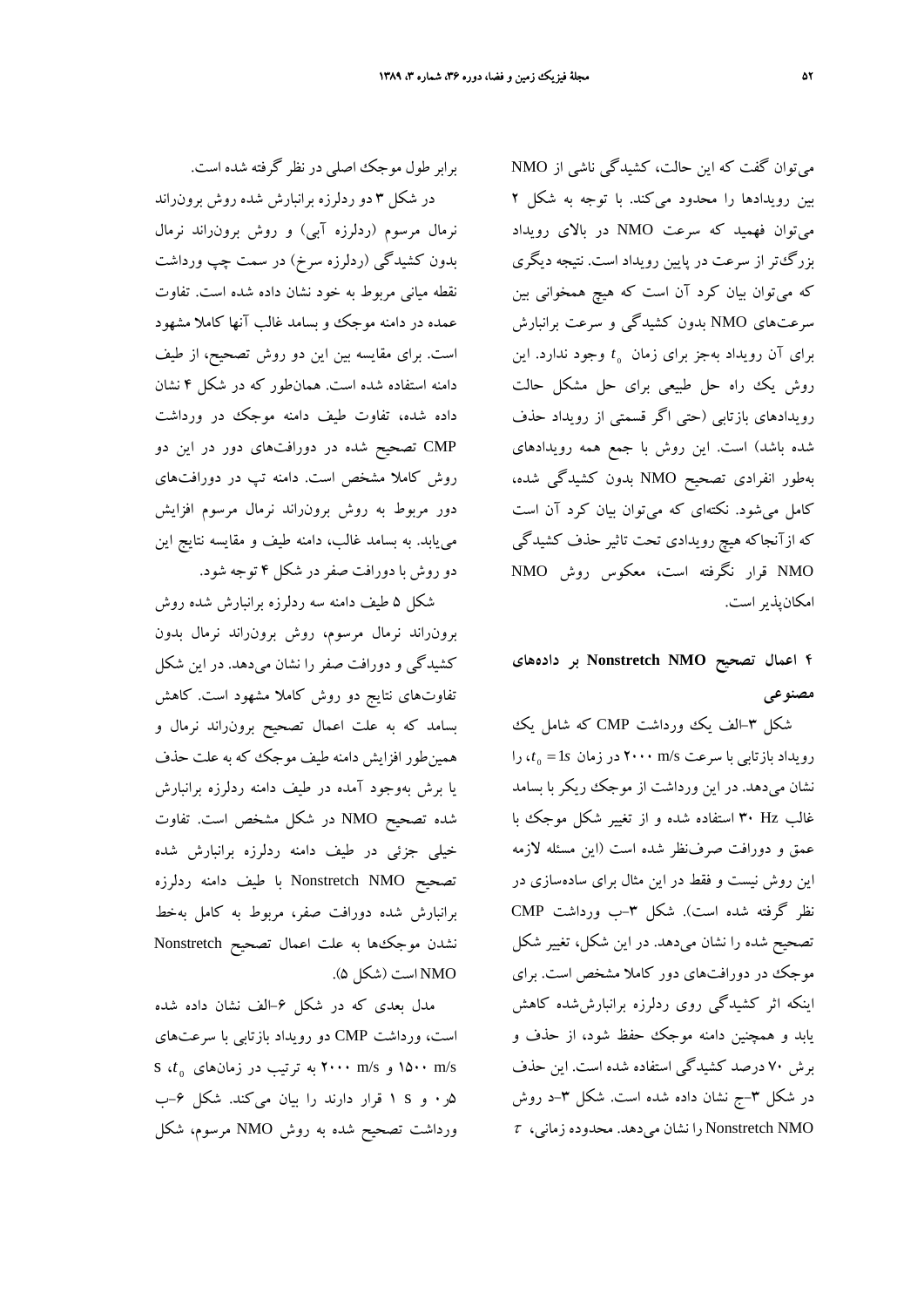-6ج ورداشت تصحيح شده به روش NMO مرسوم با اعمال حذف 70 درصد كشيدگي و شكل -6د ورداشت تصحيح شده به روش NMO Nonstretch را نشان ميدهد. همانطور كه در قسمت ۳، اعمال روش پيشنهادي بر رويدادهاي متقاطع بيان شد، اين روش با همان اصول در شكل ۶–د نشان داده شده است. برتری اين روش نسبت به روش مرسوم با اعمال روش NMO Nonstretch بر رويدادهاي بازتابي در شكل -6د ديده مي شود. در شكل ۶–ب، به علت تداخل بين دو رويداد در ورداشت CMP، پيش رويدادها و پسرويدادهايي در ناحيه تداخل بهوجود آمده است. در شكل 6 دو ردلرزه برانبارش شده روش برونراند نرمال مرسوم (ردلرزه آبي) و روش برونراند نرمال بدون كشيدگي (ردلرزه سرخ) در سمت چپ ورداشت نقطه مياني مربوط به خود نشان داده شده است.

در شكل 7 طيف دامنههاي سه ردلرزه برانبارش شده روش برون راند نرمال مرسوم (ردلرزه آبی شكل ۶–ج)، روش برونراند نرمال بدون كشيدگي (ردلرزه سرخ شكل -6د) و دورافت صفر نشان داده شده است. تفاوت عمده در دامنه موجك و بسامد غالب آنها كاملا مشهود است. براي مقايسه بين اين دو روش تصحيح، از طيف دامنه استفاده شده است. همانطور كه در شكل 7 نشان داده شده، تفاوت طيف دامنه موجك در ورداشت CMP تصحيح شده در دورافتهاي دور در اين دو روش كاملا مشخص است.

در ادامه يك ورداشت CMP چهارلايه با دو موج تكراري مرتبه اول و مرتبه دوم به ترتيب در زمان هاي ر 1 و ۴ر۲ مربوط به رويداد زماني s  $\lambda$  s  $t_0$ همراه نوفه در شكل 8 نشان داده شده است. در شكل -8 ب ورداشت CMP شكل ٨⊣لف به روش برونراند نرمال مرسوم تصحيح شده و در شكل -8ج با حذف معيار كشيدگي 50 درصد به روش برونراند نرمال

مرسوم تصحيح شده است. تصحيح به روش برونراند نرمال بدون كشيدگي در شكل ۸–د نشان داده شده است در شكل 8 دو ردلرزه برانبارش شده روش برونراند نرمال مرسوم (ردلرزه آبي) و روش برونراند نرمال بدون كشيدگي (ردلرزه سرخ) در سمت چپ ورداشت نقطه مياني مربوط به خود نشان داده شده است. *t*، s <sup>0</sup> به علت كشيدگي زياد در رويدادهاي سطحي با 8ر0 و s 5ر1 را كه در روش برونراند نرمال مرسوم به وجود آمده، نتيجه كاملا با روش برونراند نرمال بدون كشيدگي متفاوت است. در شكل -9د طيف دامنه موجك تصحيح شده به روش برونراند مرسوم نسبت به سه شكل قبل كشيدگي كمتري دارد ولي هنوز نسبت به موجك تصحيح شده به روش برونراند بدون كشيدگي، بسامد غالب كمتري دارد. در چهار شكل -9 الف، -ب، -ج و -د موجك تصحيح شده به روش برونراند بدون كشيدگي داراي بسامد غالب موجك دورافت صفراست.

در شكل 10 دو ردلرزه برانبارش شده ورداشتهاي CMP تصحيح شده شكلهاي -9ج و -9د، كه به ترتيب مربوط به روشهاي تصحيح برونراند نرمال مرسوم و تصحيح برونراند نرمال بدون كشيدگي است را نشان ميدهد. در شكل 11 ردلرزه شكل 10 براي رويدادهاي زماني به ترتيب، 8ر 0و 5ر1 ثانيه به منظور وضوح بهتر و تمايز بين آنها نشان داده شده است. شكل 11 تفاوت بين طيف دامنه موجكهاي دو ردلرزه شكل 10 را نشان ميدهد. در شكل -12الف، طيف دامنه مربوط به رويداد زمان s 8ر0 براي دو ردلرزه شكل 10 نشان داده شده است. در شكل -12ب، طيف دامنه مربوط به زمان s 5ر1 نشان داده شده است كه مانند شكل -12الف، افزايش دامنه طيف و كاهش بسامد غالب در طيف دامنه مربوط به ردلرزه تصحيح شده به روش NMO مرسوم مشاهده ميشود. در شكلهاي -12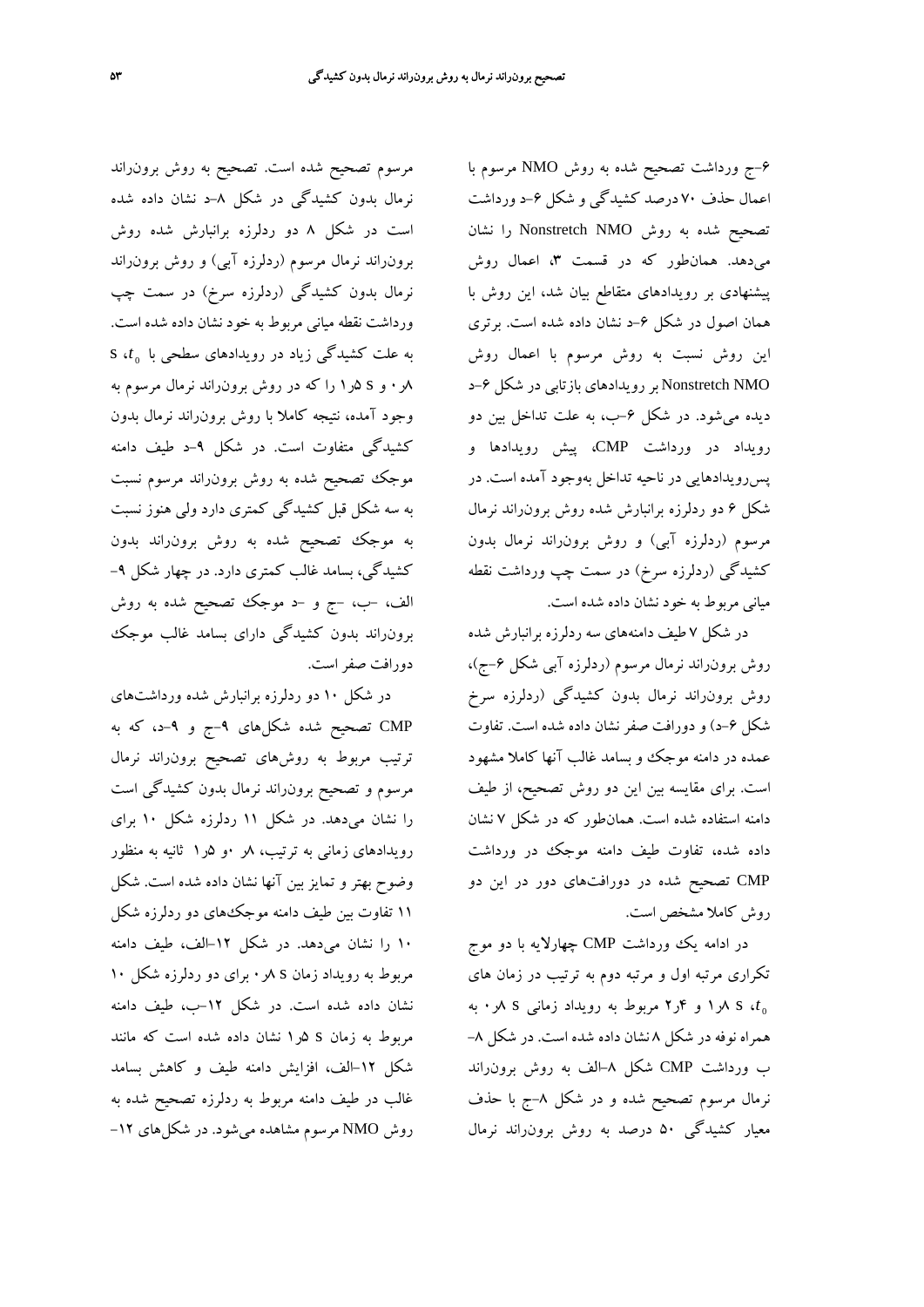

**شكل .3** (الف) ورداشت CMP با تك رويداد بازتابي در زمان s 1 با سرعت s/m .2000) ب) ورداشـت CMP تصـحيح شـده شـكل -3الـف بـه روش برونراند نرمال مرسوم. (ج) ورداشت CMP تصحيح شده شكل -3الف با حذف 70 درصـد كشـيدگي بـه روش بـرونرانـد نرمـال مرسـوم. (د) ورداشت CMP تصحيح شده با روش NMO بدون كشيدگي.



**شكل .4** طيف دامنه موجك در دورترين دورافت شكل 3 براي دو روش تصحيح NMO مرسوم و NMO بدون كشيدگي و مقايسه آنها با طيف دامنه موجك مربوط به دورافت صفر. طيف دامنه موجك حاصل از روش NMO بدون كشيدگي و موجك دورافت صفر كاملا بر هم منطبقاند.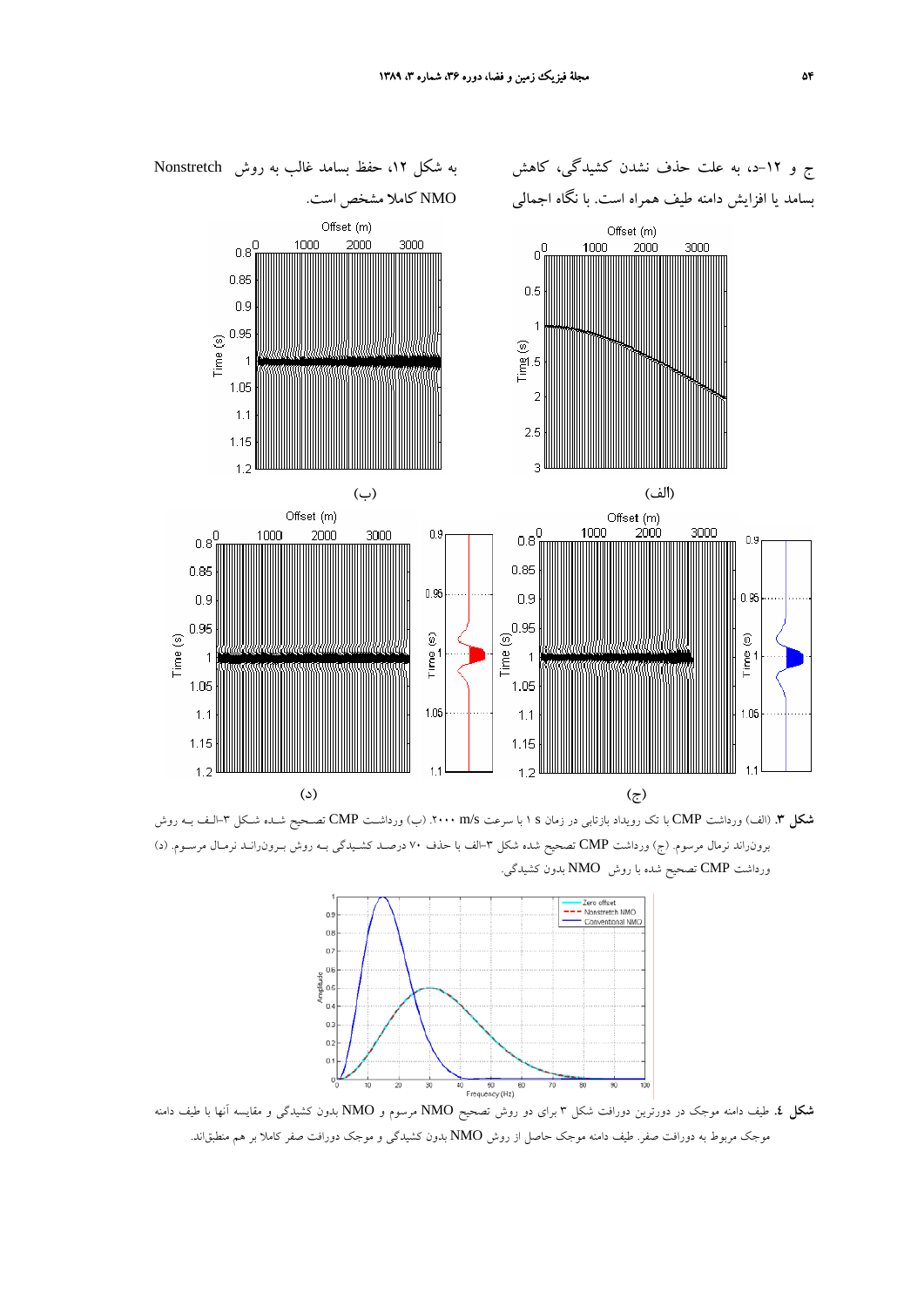

**شكل .5** طيف دامنه ردلرزههاي برانبارش شده شكل ،3 براي دو روش NMO مرسوم (ردلرزه آبي) و NMO بدون كشيدگي (ردلرزه سرخ) و مقايسه آنها با طيف دامنه ردلرزه مربوط به دورافت صفر. طيف دامنه موجك ردلرزه حاصل از روش NMO بدون كشيدگي و ردلرزه دورافت صفر با يكديگر تفاوت كمي دارند.



**شكل .6** (الف) ورداشت CMP با دو رويداد بازتابي در زمانهاي s 5ر0 و s 1 با سرعتهاي به ترتيـب s/m 1500 و s/m .2000) ب) ورداشـت CMP تصحيح شده شكل ٦-الف به روش برون(اند نرمال مرسوم. (ج) ورداشت CMP تصحيح شده شكل ٦-الف بـا حـذف ٧٠ درصـد كشـيدگي بـه روش برونراند نرمال مرسوم. (د) ورداشت CMP تصحيح شده با روش NMO بدون كشيدگي.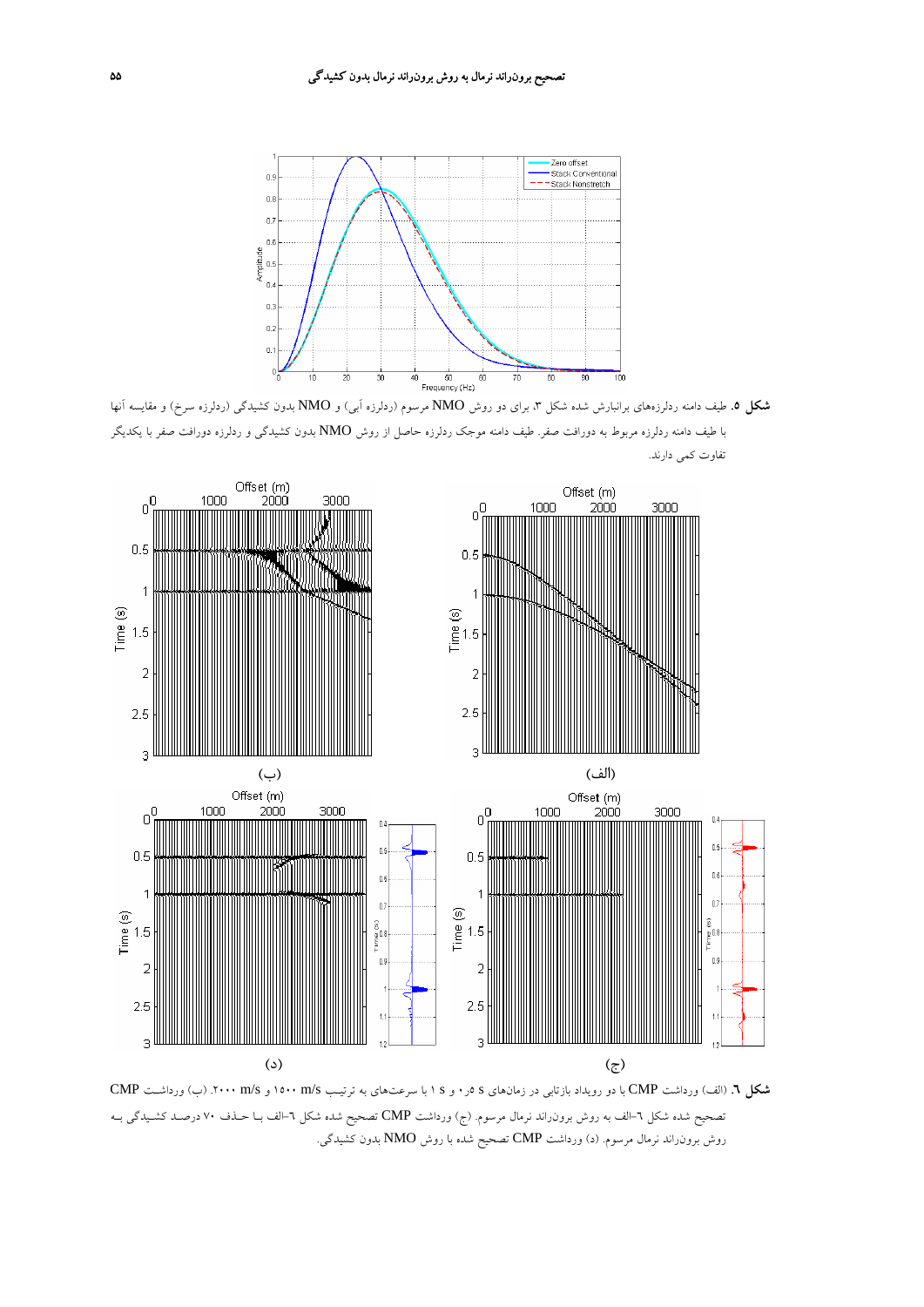

**شكل .7** طيف دامنه ردلرزه برانبارش شده شكل 6 ، براي دو روش NMO مرسوم (ردلرزه آبي) و NMO بدون كشيدگي (ردلرزه سرخ). مقايسه طيف ردلرزههاي هر دو روش با طيف دامنه ردلرزه مربوط به دورافت صفر براي بازتاب s 5ر.0 طيف دامنه ردلرزه برانبارش حاصل از روش NMO بدون كشيدگي و طيف دامنه ردلرزه دورافت صفر تقريبا بر يكديگر منطبقاند.



*t*، <sup>s</sup> <sup>8</sup>ر،<sup>0</sup> <sup>5</sup>ر،<sup>1</sup> <sup>2</sup> <sup>و</sup> <sup>3</sup> كه به ترتيب داراي سرعتهـاي s/m ،<sup>2200</sup> ،<sup>2500</sup> <sup>3000</sup> <sup>و</sup> <sup>0</sup> **شكل .8** (الف) ورداشت CMP با چهار رويداد بازتابي در زمانهاي *t*، <sup>s</sup> <sup>8</sup>ر<sup>1</sup> <sup>و</sup> <sup>4</sup>ر<sup>2</sup> مربوط به رويداد زماني <sup>s</sup> <sup>8</sup>ر<sup>0</sup> <sup>0</sup> <sup>3500</sup> است. اين ورداشت داراي دو موج تكراري مرتبه اول <sup>و</sup> مرتبه دوم به ترتيب در زمان هاي به همراه نوفه است (پيكانهاي سرخ، دو موج تكراري را نشان ميدهند). (ب) ورداشت CMP تصحيح شده شـكل -8الـف بـه روش بـرونرانـد مرسوم. (ج) ورداشت CMP تصحيح شده با حذف 50 درصد كشيدگي به روش برونراند نرمال مرسوم. (د) ورداشـت CMP تصـحيح شـده بـا روش NMO بدون كشيدگي.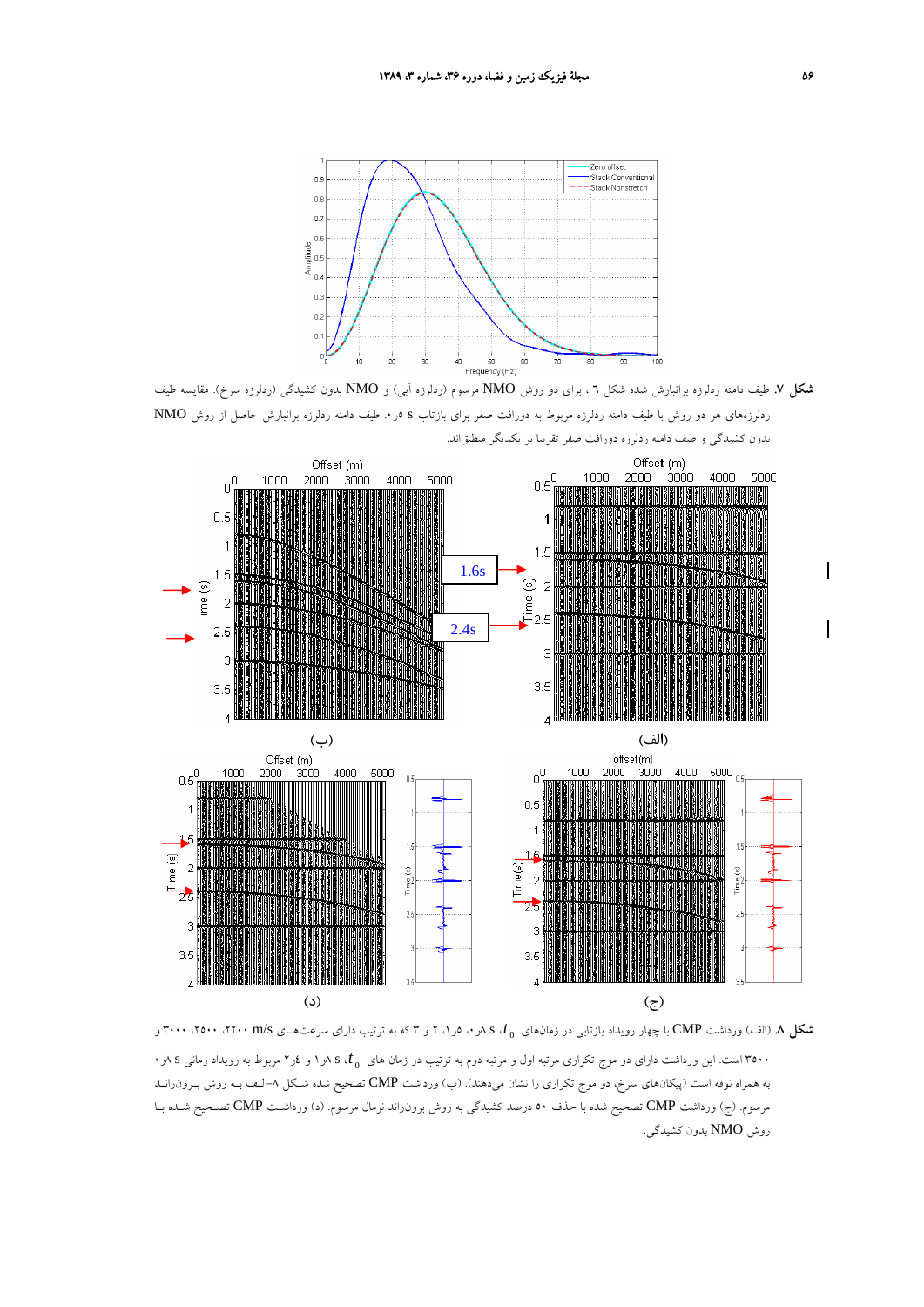

**شكل .9** (الف) طيفهاي دامنه مربوط به زمان s 8ر0 در دورترين دورافت ورداشـت CMP شـكل .8 (ب) طيـفهـاي دامنـه مربـوط بـه زمـان s 5ر1 در دورترين دورافت ورداشت CMP شكل ٨ (ج) طيفهاي دامنه مربوط به زمان s ٢ در دورترين دورافت ورداشت CMP شكل ٨ (د) طيفهـاي دامنه مربوط به زمان s 3 در دورترين دورافت ورداشت CMP شكل .8



**شكل .10** (الف) ردلرزه برانبارش شده شكل -9ج (روش برونراند مرسوم). (ب) ردلرزه برانبارش شده شكل -9د (روش برونراند بدون كشيدگي).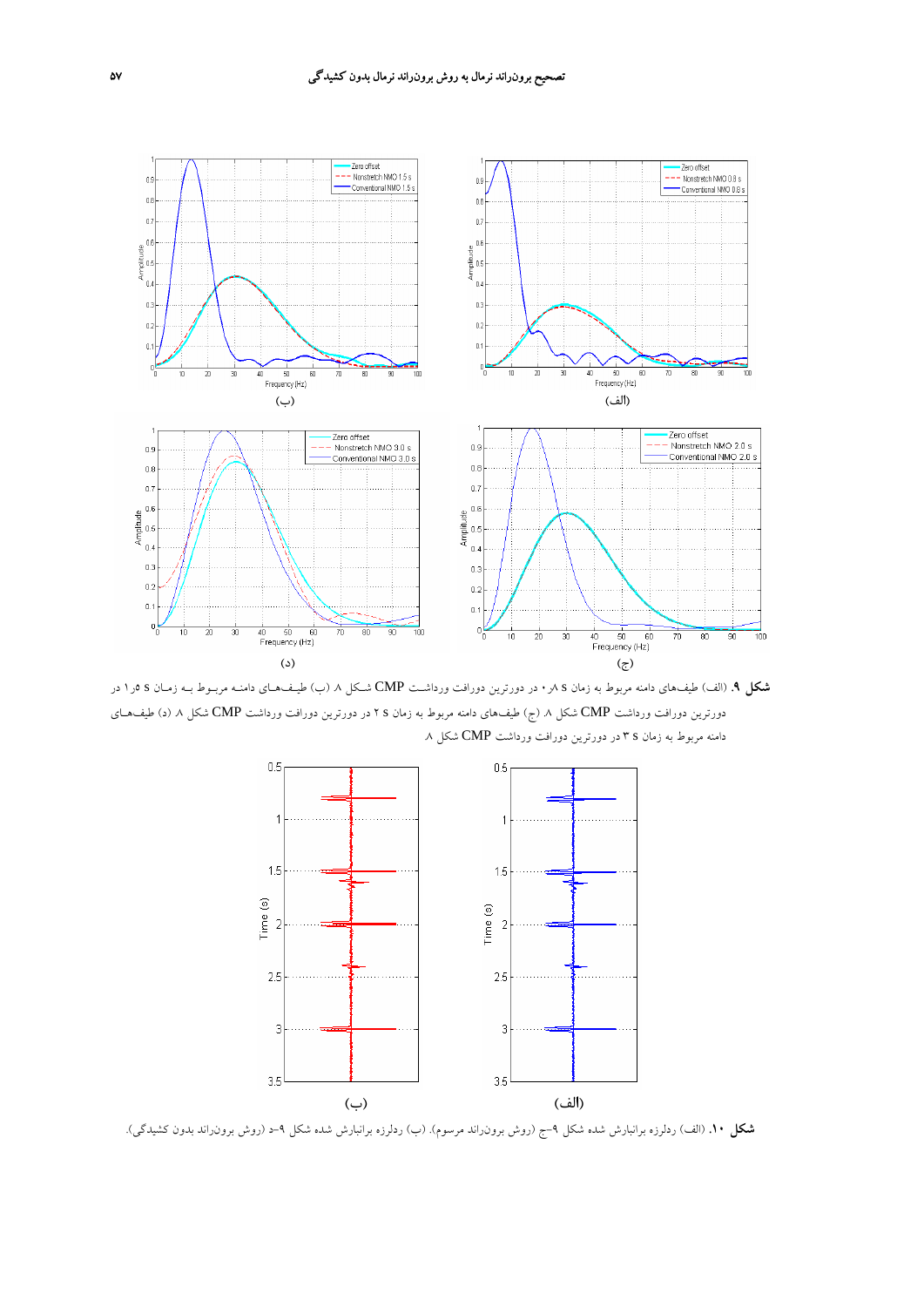

*t*، <sup>s</sup> <sup>5</sup>ر.1 ردلرزههاي آبي مربوط به روش NMO مرسوم <sup>0</sup> *t*، <sup>s</sup> <sup>8</sup>ر.0 (ب) ردلرزه شكل <sup>10</sup> براي رويداد <sup>0</sup> **شكل .11** (الف) ردلرزه شكل <sup>10</sup> براي رويداد و ردلرزههاي سرخ مربوط به روش NMO بدون كشيدگياند.



**شكل .12** (الف) طيفهاي دامنه مربوط به رويداد زمان s 8ر0 براي دو ردلرزه برانبارش شكل .10 (ب) طيفهاي دامنه مربوط به رويداد زمان s 1/5 براي دو ردلرزه برانبارش شكل .10 (ج) طيفهاي دامنه مربوط به رويداد زمان s 2 براي دو ردلرزه برانبارش شكل .10 (د) طيفهاي دامنه مربوط به رويداد زمان s 3 براي دو ردلرزه برانبارش شكل .10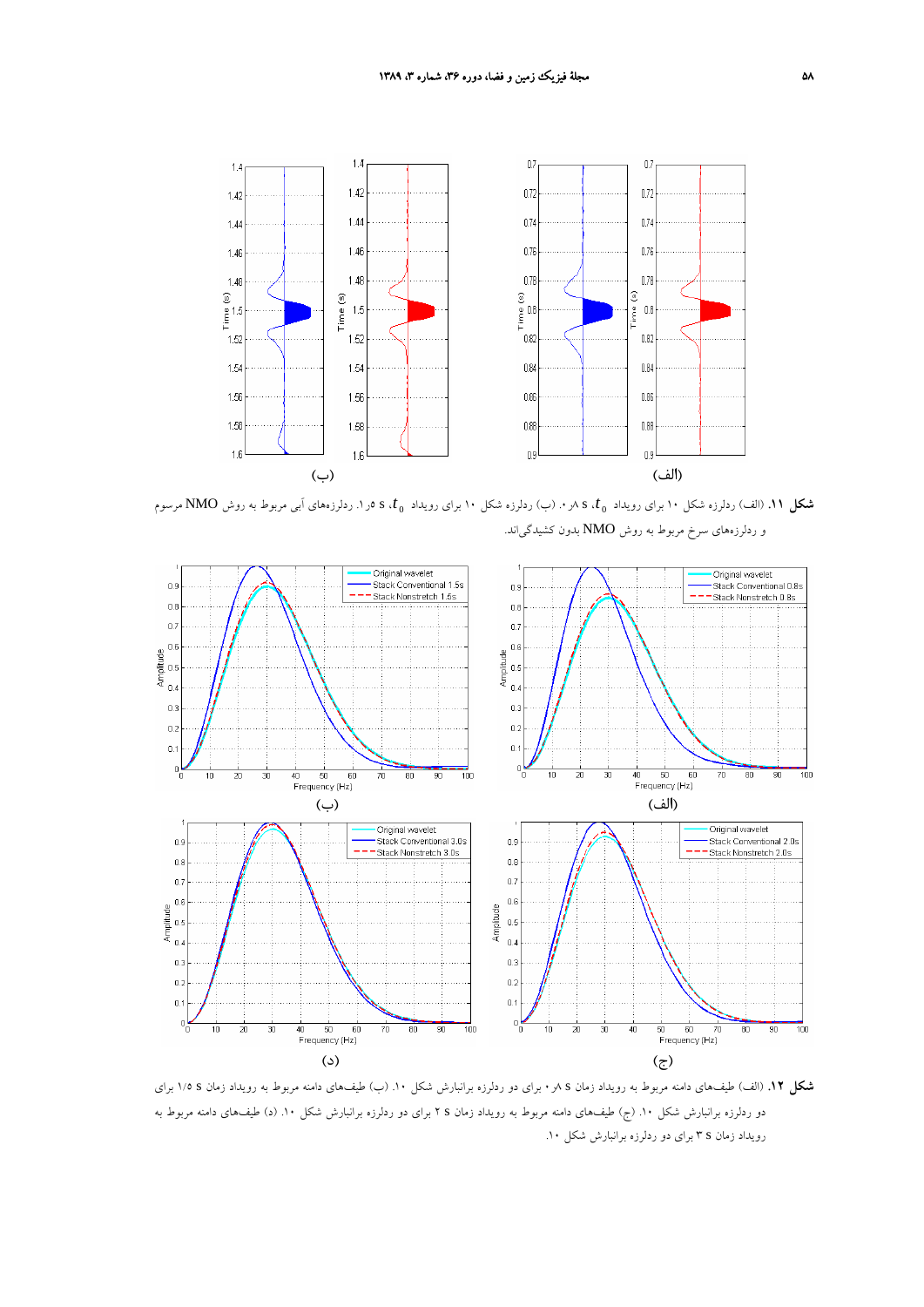**5 اعمال تصحيح NMO Nonstretch بر دادههاي واقعي**

در شكل -13الف ورداشت CMP داده واقعي خشكي نشان داده شده است. شكل -13ب اعمال روش تصحيح برونراند نرمال مرسوم و -13ج اعمال روش تصحيح برونراند نرمال مرسوم با اعمال حذف كشيدگي 70 درصد را نشان ميدهد. شكل -13د اعمال روش برونراند نرمال بدون كشيدگي را بر ورداشت CMP

شكل -13الف را نشان ميدهد. طيف حاصل از روش NMO بدون كشيدگي داراي بسامدهاي بالاتري نسبت به طيف روش NMO مرسوم در دورافتهاي دور است. تصحيح NMO صورت گرفته با هر دو روش در دورافتهاي كوچك چندان با يكديگر فرق نميكنند بهطوريكه طيف ردلرزهها با دورافت كم (m 50 (در هر دو روش منطبق هستند (شكل -14الف).



**شكل .13** (الف) ورداشت CMP واقعي خشكي. (ب) اعمال تصحيح NMO مرسوم بر ورداشت شكل -13الف به روش بـرونرانـد مرسـوم. (ج) اعمـال تصحيح NMO مرسوم با حذف كشيدگي 70 درصد به روش برونراند مرسوم. (د) اعمال تصحيح NMO بدون كشـيدگي. پيكـانهـاي سـرخ محل بازتابنده ms 1470 را نشان ميدهد.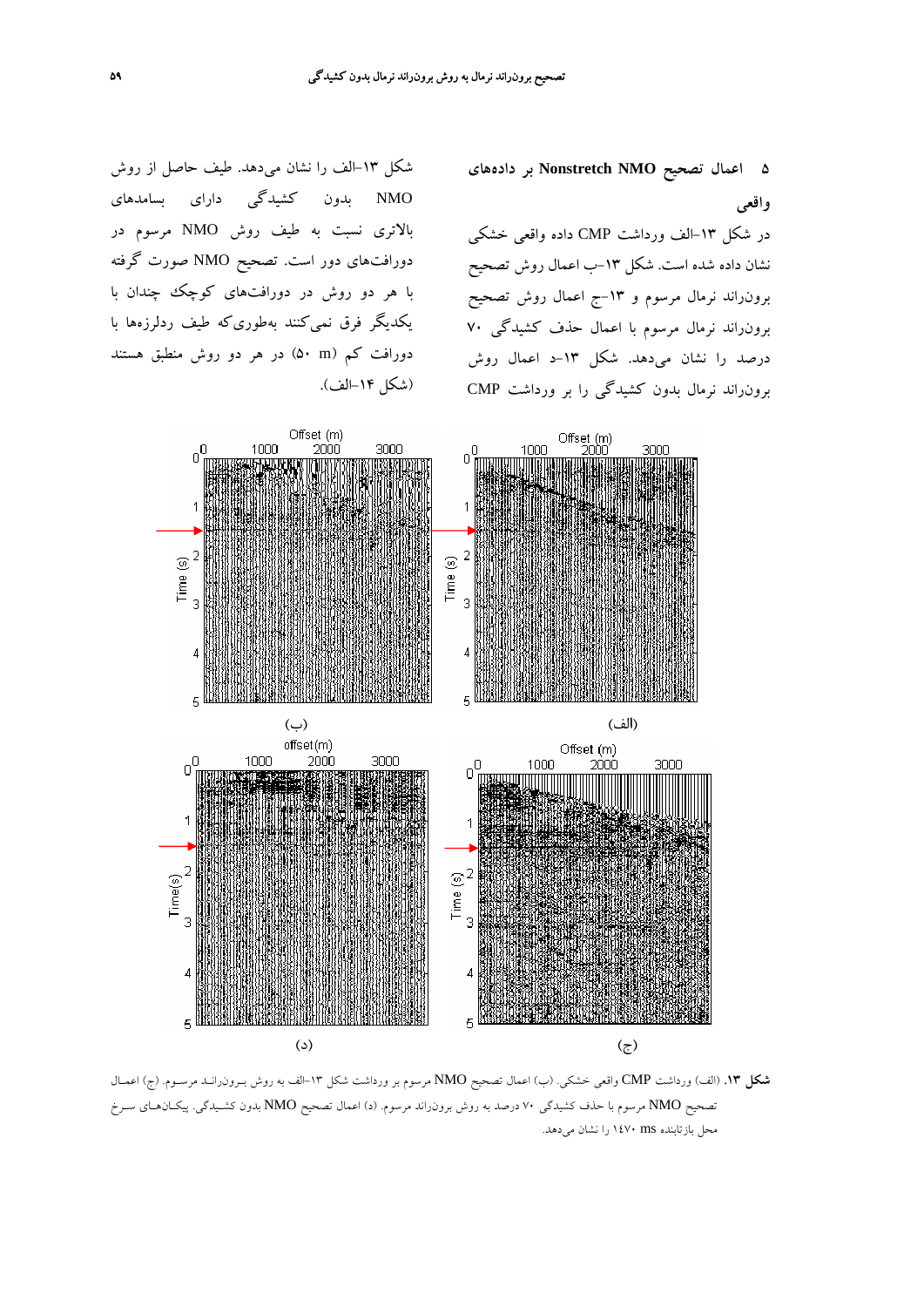شكلهاي -13ج و –د بـراي بـازه زمـاني s 2ر1 تـا 8ر1 نشان داده شده است. در شكل 16 طيفهاي دامنه شكل 15 براي بازتاب ms 1470 با طول پنجره زمـاني ms 120 نشان داده شـده اسـت . بسـامد غالـب موجـك بـا اعمـال روش NMO بدون كشيدگي داراي مقـدار بـزرگ تـري نسبت روش NMO مرسوم است و همچنين دامنه بسـامد در بسامدهاي بزرگتر مقدار بزرگتري دارد كـه گـواه اين مطلب اسـت كـه بيشـترانـرژي موجـك، مربـوط بـه محـــــدوده بســـــامدهـــــاي بـــــزرگتـــــر اســـــت.

تفاوت در دورافتهاي دور (m 3000 (مشاهده ميشود. در روش NMO Nonstretch دادههـــا داراي بســـامد بيشتري نسبت بـه روش معمـول هسـتند (شـكل -14ب). اين روش ميتواند برانبارش CMP را بـا دقـت تفكيـك بيشتري به دست آورد. (توجـه: بـه علـت مجموعـه اي از تصحيحات قبـل از تصـحيح NMO بـر ورداشـت شـكل -13الف در زمانهاي سطحي دورافـتهـاي دور بعـد از تصـحيح NMO و NMO بـدون كشـيدگي داده وجـود ندارد). در شكل 15 برانبارش دو ورداشت تصحيح شده



**شكل .14** (الف) طيفهاي دامنه ردلرزههاي تصحيح شده براي بازتاب ms 1470 در دورافت m 50) هر دو منحنـي كـاملا بـر هـم منطبـق هسـتند). (ب) طيفهاي دامنه ردلرزههاي تصحيح شده براي بازتاب ms 1470 در دورافت m .3000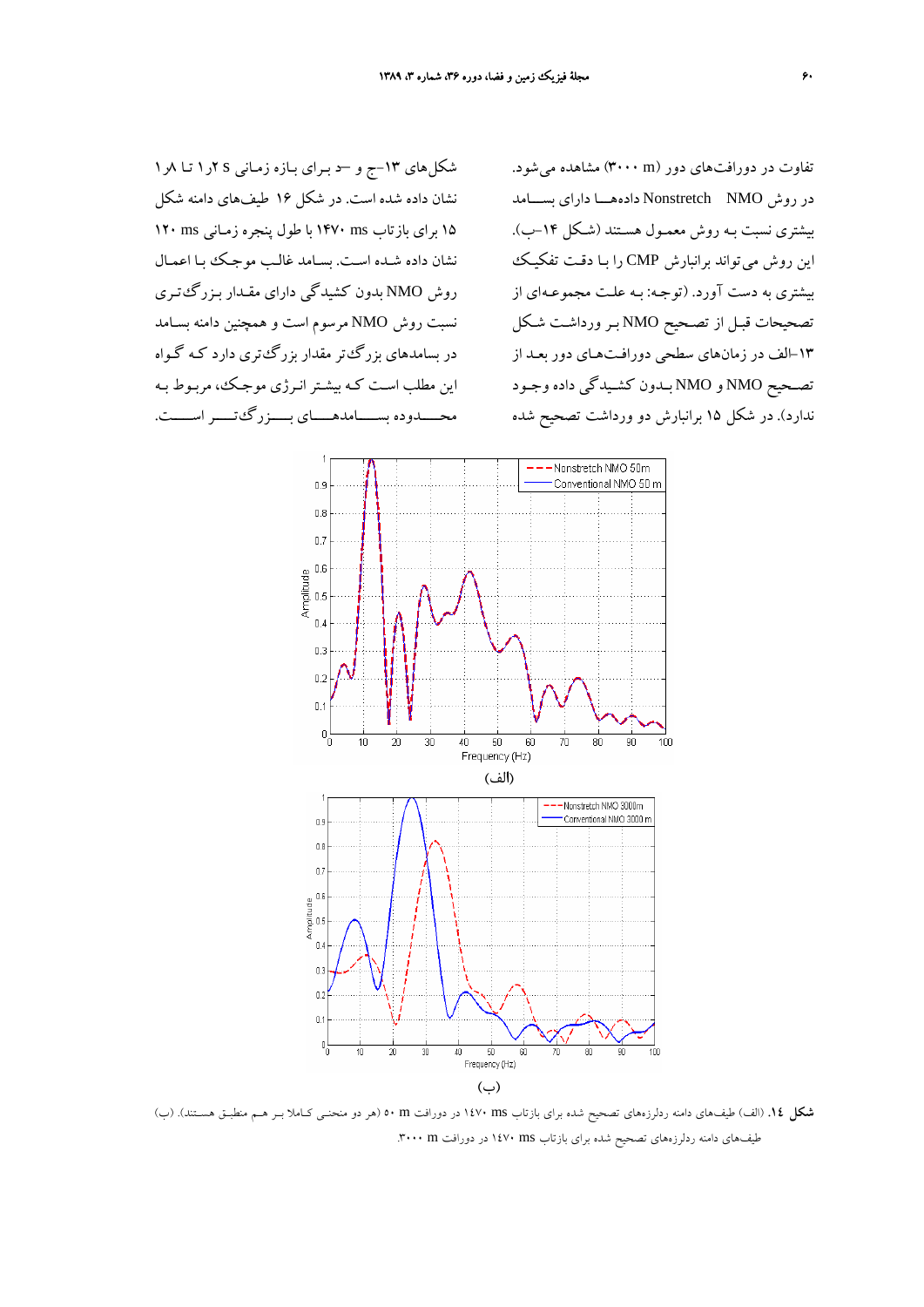

**شكل .15** (الف) بازه زماني s 2ر1 تا 8ر1 ردلرزه برانبارش شده ورداشت شكل -13ج حاصل از NMO مرسوم. (ب) بـازه زمـاني s 2ر1 تـا 8ر1 ردلـرزه برانبارش شده ورداشت شكل ١٣-د حاصل از NMO بدون كشيدگي.



**شكل .16** طيفهاي دامنه شكل 15 براي بازتاب ms 1470 با طول پنجره زماني ms .120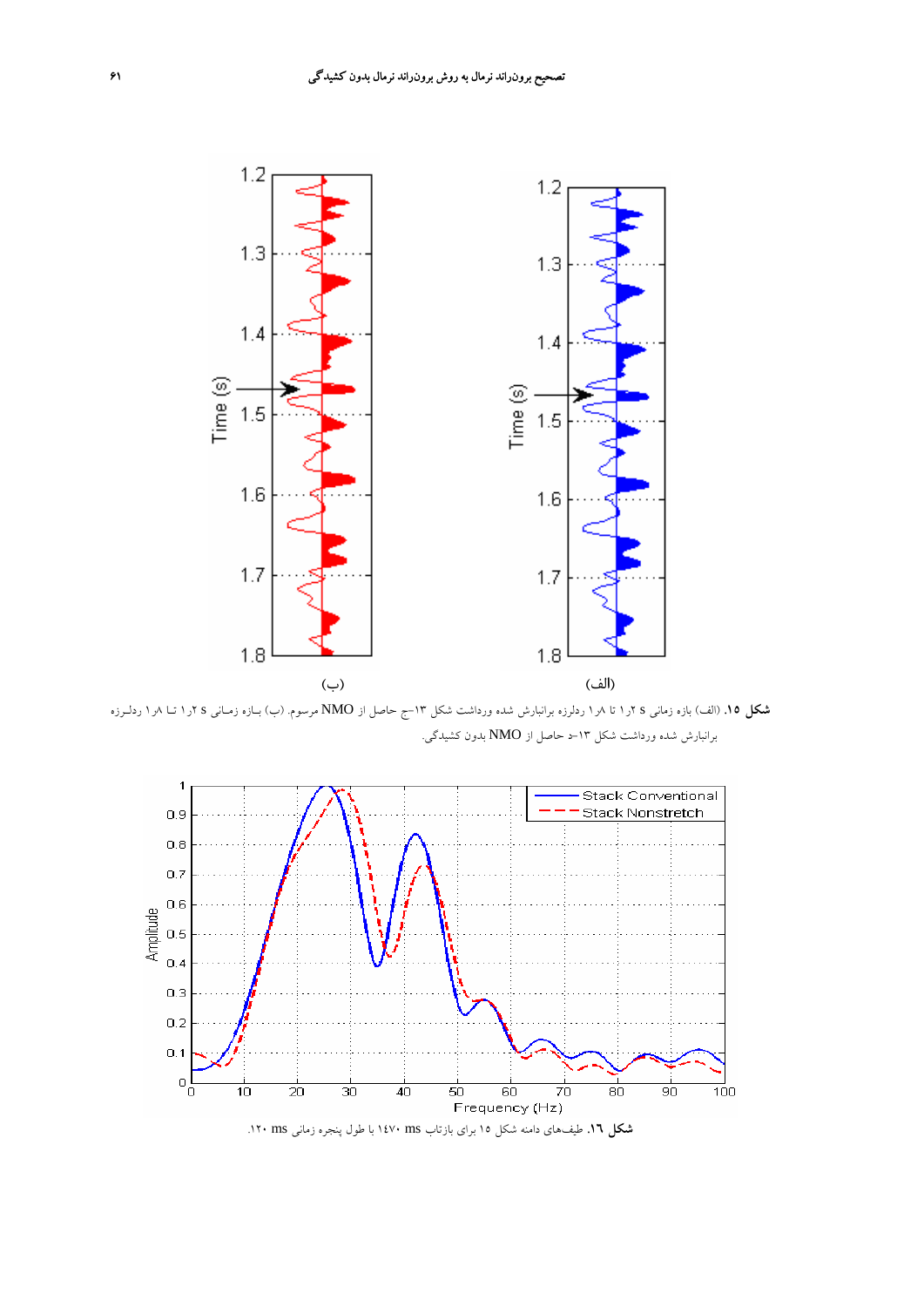**6 نتيجهگيري**

- Byun, B. S., and Nelan, E. S., 1997, Method and system for correcting seismic traces for normal move-out stretch effects, U.S. Patent 5, 684, 745.
- Castle, R. J., 1994, Theory of normal moveout: Geophysics, **59**, 983-999.
- Clearbout, J. F., 1992, Earth sounding analysis: Processing versus inversion, Blackwell Scientific.
- Cohen, L., 1989, Time-frequency distributions A review: Proc. IEEE, **77**, 941-981.
- De Bazelaire, E., 1988, Normal moveout revisited: Inhomogeneous media and curved interfaces: Geophysics, **42**, 477-499.
- De Bazelaire, E., and Viallix, J .R., 1994, Normal moveout in focus: Geophysical Prospecting , **42**, 477-499.
- Dix, C. H., 1955, Seismic velocity from surface measurements: Geophysics, **20**, 68-86.
- Downton, J., and Lines, L., 2002, AVO before NMO,  $72<sup>nd</sup>$  Ann. Internat. Mtg., Soc. Expl. Geophys., 233-236.
- Dunkin, J. W., and Levin, F. K., 1973, Effect of normal moveout on a seismic pulse: Geophysics, **38**, 635-642.
- Hicks, G. J., 2001, Removing NMO stretch using Radon and Fourier-Radon transforms,  $63^{\text{rd}}$  Mtg.: Eur. Assn. of Expl. Geophys., Session: A-18.
- Lichman, E., 1999, Automated phase-based moveout correction,  $69<sup>th</sup>$  Ann. Mtg., Soc. Expl. Geophys., Expanded Abstract, 1150-1153.
- Miller, R. D., 1992, Normal moveout stretch mute on shallow-reflection data: Geophysics, **57**, 1502-1507.
- Perroud, H., Tygel, M., 2004, Nonstretch NMO: Geophysics, **69**, 599-607.
- Rupert, G. B. and Chun, J. H., 1975, The block move sum normal moveout correction: Geophysics, **40**, 17-24.
- Shatilo, A. and Aminzadeh, F., 2000, Constant normal moveout (CNMO) correction: a technique and test results: Geophysical Prospecting, **48**, 473-488.
- Sun, C., Wang, H. and Martinez, R. D., 2002, Optimized 6th order NMO correction for longoffset seismic data: 72nd Ann. Internat. Mtg., Soc. Expl. Geophys., Expanded Abstracts, 2313-2316.
- Swan, H. W., 1988, Amplitude versus offset analysis in a finely layered media.  $58<sup>th</sup>$  Ann. Internat. Mtg., Soc.Expl. Geophys., Expanded Abstracts, 1195-1198.
- Swan, H. W., 1997, Removal of offset-dependent tuning in AVO analysis.  $73<sup>rd</sup>$  Ann. Internat.

با توجه به روش تصحيح NMO بدون كشيدگي عرضه شده در اين مقاله كه نيازمند تحليل سرعت مرسوم است، تصحيح به روشي مشابه روش NMO مرسوم، منجر به تصحيح ردلرزهها ميشود. اين مزيت به راحتي امكان مشاركت اين روش را در مراحل پردازشي فراهم ميسازد. ازآنجاكه اين روش تصحيح NMO بر دادههاي مصنوعي و واقعي به كار گرفته شده، با توجه به طيف دامنه موجكها در دورافتهاي دور و همينطور طيف دامنه ردلرزه برانبارش شده براي ورداشتهاي مصنوعي و واقعي، شامل محتواي بسامدي طيفي بزرگتر و تغيير شكل طيفي كمتر، بهخصوص براي دورافتهاي دور را نتيجه داده است. با اين تصحيح، حذف و برش، كاهش قابل توجهي نسبت به برونراند نرمال مرسوم پيدا ميكند. با توجه به اينكه محدوده دورافت دورتري از دادهها بدون ايجاد پديده كشيدگي حاصل از روش NMO مرسوم حفظ شده است و رويدادهاي بازتابي سطحي با وضوح بهتري نمايان شدهاند، اين روش ميتواند برانبارش CMP را با قدرت تفكيك بيشتري تهيه كند.

## **منابع**

يوسف، ب. م،. ،1387 تصحيح برونراند نرمال به روش برونراند نرمال بدون كشيدگي در پردازش دادههاي لرزهاي بازتابي، پاياننامه كارشناسي ارشد، مؤسسة ژئوفيزيك دانشگاه تهران.

- Barnes, A. E., 1992, Another look at NMO stretch: Geophysics, **57**, 749-751.
- Brouwer, J. H., 2002, Improved NMO correction with a specific application to shallow seismic data: Geophysical Prospecting, **50**, 225-237.
- Buchholtz, H., 1972, A note on signal distortion due to dynamic (NMO) corrections: Geophysical Prospecting, **20**, 395-402.